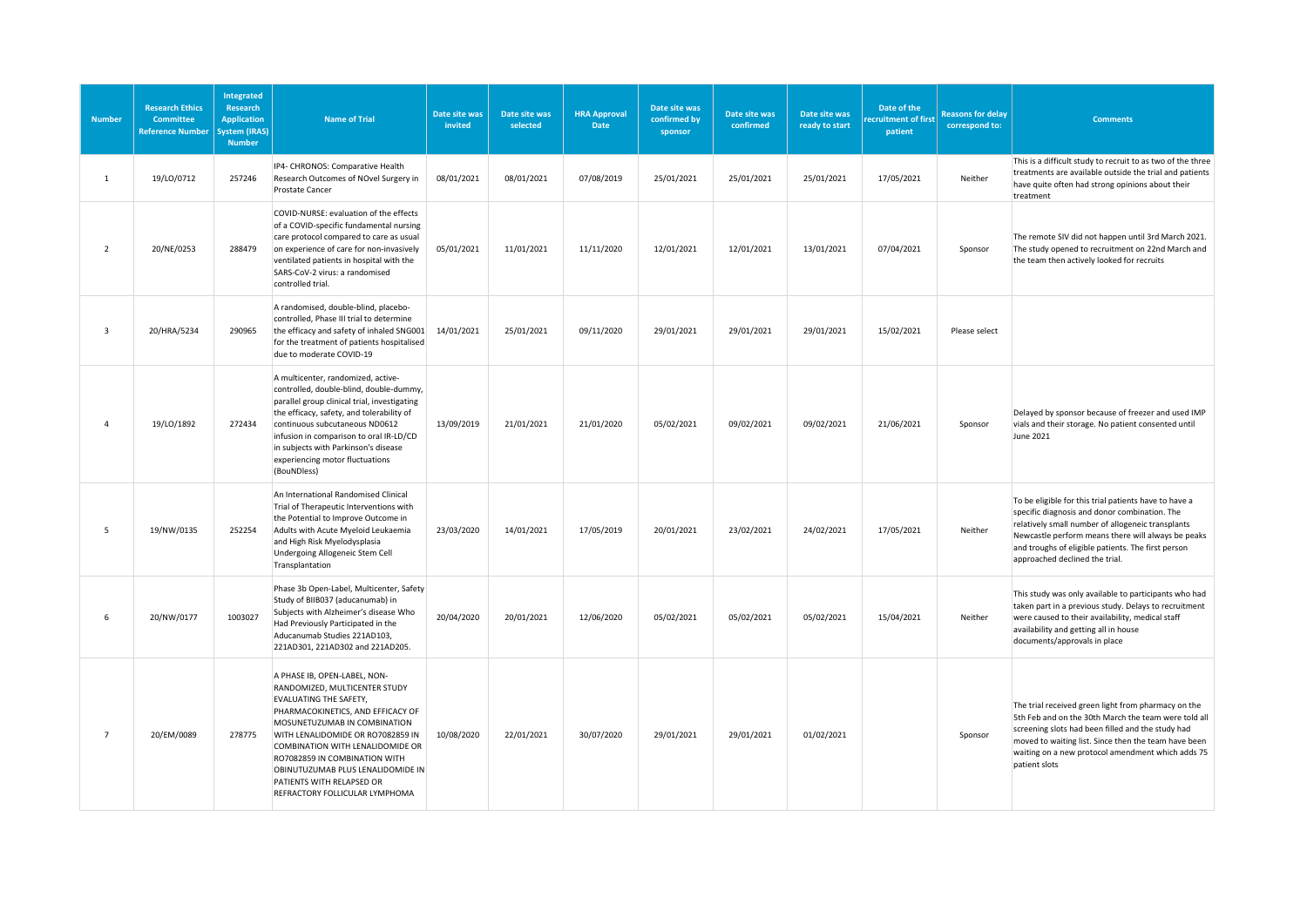| <b>Number</b> | <b>Research Ethics</b><br><b>Committee</b><br><b>Reference Number</b> | Integrated<br><b>Research</b><br><b>Application</b><br>ystem (IRAS)<br><b>Number</b> | <b>Name of Trial</b>                                                                                                                                                                                                                                                                                                                                                    | Date site was<br>invited | Date site was<br>selected | <b>HRA Approval</b><br><b>Date</b> | Date site was<br>confirmed by<br>sponsor | Date site was<br>confirmed | Date site was<br>ready to start | Date of the<br>ecruitment of first<br>patient | <b>Reasons for delay</b><br>correspond to: | <b>Comments</b>                                                                                                                                                                                                                                                                       |
|---------------|-----------------------------------------------------------------------|--------------------------------------------------------------------------------------|-------------------------------------------------------------------------------------------------------------------------------------------------------------------------------------------------------------------------------------------------------------------------------------------------------------------------------------------------------------------------|--------------------------|---------------------------|------------------------------------|------------------------------------------|----------------------------|---------------------------------|-----------------------------------------------|--------------------------------------------|---------------------------------------------------------------------------------------------------------------------------------------------------------------------------------------------------------------------------------------------------------------------------------------|
| 8             | 20/LO/0031                                                            | 266400                                                                               | Perinatal and 2 year neurodevelopmental<br>outcome in late preterm fetal<br>compromise: the TRUFFLE 2 Randomised<br>Trial                                                                                                                                                                                                                                               | 14/09/2020               | 18/01/2021                | 04/02/2020                         | 08/02/2021                               | 03/02/2021                 | 09/02/2021                      | 44433                                         | Neither                                    | No eligible participants seen during the reported<br>period because of the strict participant eligibility<br>criteria due to the small patient population                                                                                                                             |
| 9             | 20/LO/1128                                                            | 288114                                                                               | A Phase 3, Multicenter, Randomized,<br>Efficacy Assessor-Blinded Study of<br>Risankizumab Compared to Ustekinumab<br>for the Treatment of Adult Subjects With<br>Moderate to Severe Crohn's Disease<br>Who Have Failed Anti-TNF therapy                                                                                                                                 | 05/02/2021               | 05/02/2021                | 03/12/2020                         | 16/02/2021                               | 17/02/2021                 | 17/02/2021                      | 21/04/2021                                    | Neither                                    | No eligible patients were identified                                                                                                                                                                                                                                                  |
| 10            | 20/NE/0172                                                            | 275551                                                                               | A phase 3, multicenter, randomized,<br>double-blind, placebo-controlled study to<br>evaluate the safety and efficacy of PF-<br>06939926 for the treatment of Duchenne<br>muscular dystrophy                                                                                                                                                                             | 16/11/2020               | 29/01/2021                | 15/10/2020                         | 04/02/2021                               | 04/02/2021                 | 04/02/2021                      | 44277                                         | Please select                              |                                                                                                                                                                                                                                                                                       |
| 11            | 19/LO/0911                                                            | 263607                                                                               | A Phase 1/2 trial on the safety,<br>tolerability, pharmacokinetics,<br>pharmacodynamics and exploratory<br>efficacy of DYN101 in patients ≥ 16 years<br>of age with centronuclear myopathies<br>caused by mutations in DNM2 or MTM1.                                                                                                                                    | 26/02/2021               | 26/02/2021                | 08/08/2019                         | 24/03/2021                               | 25/03/2021                 | 25/03/2021                      |                                               | <b>NHS Provider</b>                        | Recruitment has been delayed due to pharmacy green<br>light only been given for this study on the 16th July,<br>2021. Participants have been contacted and<br>screenings is being planned                                                                                             |
| 12            | 20/SC/0007                                                            | 264068                                                                               | A PHASE I/II, MULTICENTER, OPEN-LABEL,<br>MULTI-ARM STUDY EVALUATING THE<br>SAFETY, TOLERABILITY,<br>PHARMACOKINETICS, AND PRELIMINARY<br>ACTIVITY OF IDASANUTLIN IN<br><b>COMBINATION WITH EITHER</b><br>CHEMOTHERAPY OR VENETOCLAX IN THE<br>TREATMENT OF PEDIATRIC AND YOUNG<br><b>ADULT PATIENTS WITH</b><br>RELAPSED/REFRACTORY ACUTE<br>LEUKEMIAS OR SOLID TUMORS | 11/02/2021               | 11/02/2021                | 21/02/2020                         | 23/03/2021                               | 23/03/2021                 | 23/03/2021                      | 12/07/2021                                    | Sponsor                                    | This study deals with very rare Patients and the<br>treatment cohort is paused pending a decision by the<br>dose review. The team have not been able to screen<br>however, they expect to open for recruitment soon<br>and the team have been waiting to see a patient from<br>Dublin |
| 13            | 19/YH/0379                                                            | 251669                                                                               | A multi-stage randomised trial of<br>durvalumab (Medi4736) with<br>chemoradiotherapy with 5-fluorouracil<br>and mitomycin C in patients with muscle-<br>invasive bladder cancer                                                                                                                                                                                         | 11/03/2020               | 28/01/2021                | 07/02/2020                         | 03/03/2021                               | 05/03/2021                 | 11/03/2021                      | 16/07/2021                                    | Neither                                    | One eligible patient was approached who declined<br>trial entry. The team did not find another eligible<br>patient until July 2021                                                                                                                                                    |
| 14            | 20/YH/0178                                                            | 283168                                                                               | A Phase III, Multicenter, Randomized,<br>Parallel Group, Double Blind, Double<br>Dummy, Active Controlled Study of<br>Evobrutinib Compared with<br>Teriflunomide, in Participants with<br>Relapsing Multiple Sclerosis to Evaluate<br>Efficacy and Safety.                                                                                                              | 11/06/2020               | 26/02/2021                | 29/07/2020                         | 18/03/2021                               | 19/03/2021                 | 19/03/2021                      |                                               | Neither                                    | This study is looking for a very niche group of patients<br>which was highlighted to the sponsor throughout set-<br>up. Although, the team were confident they would<br>recruit the study closed nationally before they were<br>able to identify a patient                            |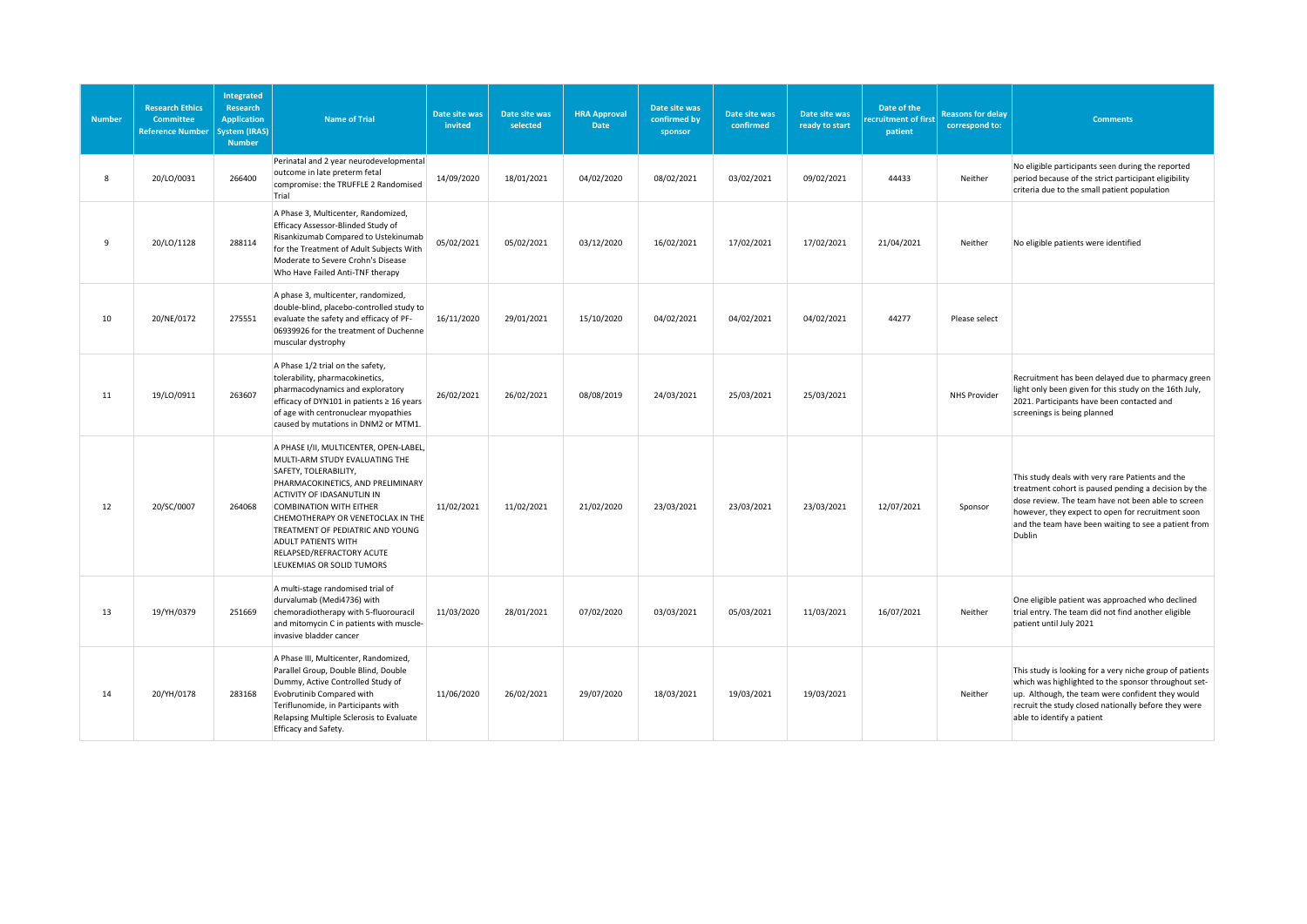| <b>Number</b> | <b>Research Ethics</b><br><b>Committee</b><br><b>Reference Number</b> | Integrated<br><b>Research</b><br><b>Application</b><br>System (IRAS)<br><b>Number</b> | <b>Name of Trial</b>                                                                                                                                                                                                                                                                                            | Date site was<br>invited | Date site was<br>selected | <b>HRA Approval</b><br>Date | Date site was<br>confirmed by<br>sponsor | Date site was<br>confirmed | Date site was<br>ready to start | Date of the<br>cruitment of first<br>patient | <b>Reasons for delay</b><br>correspond to: | <b>Comments</b>                                                                                                                                                                                                                                                                                                                                                                                                    |
|---------------|-----------------------------------------------------------------------|---------------------------------------------------------------------------------------|-----------------------------------------------------------------------------------------------------------------------------------------------------------------------------------------------------------------------------------------------------------------------------------------------------------------|--------------------------|---------------------------|-----------------------------|------------------------------------------|----------------------------|---------------------------------|----------------------------------------------|--------------------------------------------|--------------------------------------------------------------------------------------------------------------------------------------------------------------------------------------------------------------------------------------------------------------------------------------------------------------------------------------------------------------------------------------------------------------------|
| 15            | 20/SC/0288                                                            | 281708                                                                                | FORTIS: A Phase 1/2, Open-Label,<br>Ascending-Dose Clinical Study to Evaluate<br>the Safety and Preliminary Efficacy of<br>AT845, an AAV8-Delivered Gene Transfer<br>Therapy in Patients with Late Onset<br>Pompe Disease                                                                                       | 04/09/2020               | 05/03/2021                | 15/01/2021                  | 19/03/2021                               | 23/03/2021                 | 23/03/2021                      | 44398                                        | Sponsor                                    | Following confirmation of C&C the sponsor notified<br>Newcastle of an amendment which had to be locally<br>approved before they would issue green light. The<br>team weren't able to proceed with study activation<br>based on the approved version of the protocol that<br>was in place when C&C was granted. The amendment<br>was approved on 2nd June, and the team received<br>sponsor green light on 8th June |
| 16            | 18/LO/0045                                                            | 233362                                                                                | A PHASE Ib/II, OPEN-LABEL,<br>MULTICENTER, RANDOMIZED UMBRELLA<br>STUDY EVALUATING THE EFFICACY AND<br>SAFETY OF MULTIPLE IMMUNOTHERAPY-<br>BASED TREATMENT COMBINATIONS IN<br>PATIENTS WITH METASTATIC NON-<br>SMALL CELL LUNG CANCER (MORPHEUS-<br>LUNG)                                                      | 08/09/2020               | 12/02/2021                | 08/02/2018                  | 25/03/2021                               | 30/03/2021                 | 30/03/2021                      | 07/05/2021                                   | Sponsor                                    | Contracting delays with sponsor company caused<br>initial delays and no patient was seen who fitted the<br>eligibility criteria                                                                                                                                                                                                                                                                                    |
| 17            | 20/YH/0280                                                            | 282001                                                                                | A platform study of DNA damage<br>response inhibitors in combination with<br>conventional radiotherapy in non small<br>cell lung cancer                                                                                                                                                                         | 27/10/2020               | 25/02/2021                | 06/11/2020                  | 12/03/2021                               | 16/03/2021                 | 17/03/2021                      | 15/06/2021                                   | Neither                                    | No suitable patients were identified until June due the<br>strict eligibility criteria                                                                                                                                                                                                                                                                                                                             |
| 18            | 20/WA/0121                                                            | 276396                                                                                | <b>British Heart Foundation Randomised</b><br>Clinical Trial of Cerebral Embolic<br>Protection in Transcatheter Aortic Valve<br>Implantation (BHF PROTECT-TAVI)                                                                                                                                                 | 11/11/2020               | 05/02/2021                | 20/05/2020                  | 09/03/2021                               | 09/03/2021                 | 11/03/2021                      |                                              | <b>NHS Provider</b>                        | The study cannot recruit until 10 patients (not<br>participants) have received the device. As they are not<br>part of the study and will be used as practice for the<br>PI/Sub I's we are waiting for the PI to create an<br>information sheet for these people before the team<br>can start the study                                                                                                             |
| 19            | 20/LO/1234                                                            | 290834                                                                                | A randomized controlled trial to compare<br>the safety and efficacy of sirolimus-<br>eluting biodegradable polymer ultra-thin<br>stent (SUPRAFLEX™ Cruz) and everolimus-<br>eluting biodegradable polymer stent<br>(SYNERGY™) in treatment for three-<br>vessel coronary artery disease:<br>Multivessel TALENT. | 16/11/2020               | 22/02/2021                | 12/02/2021                  | 25/03/2021                               | 25/03/2021                 | 25/03/2021                      | 11/05/2021                                   | Neither                                    | No eligible patients were identified                                                                                                                                                                                                                                                                                                                                                                               |
| 20            | 20/WA/0028                                                            | 272436                                                                                | Post-Market Registry in Europe for the<br>Use of CardioCel®, CardioCel® Neo and<br>CardioCel <sup>®</sup> 3D                                                                                                                                                                                                    | 04/12/2020               | 29/01/2021                | 17/03/2020                  | 12/03/2021                               | 16/03/2021                 | 17/03/2021                      | 44298                                        | Sponsor                                    | Contracting delays with sponsor company. The study<br>opened on 17th March 2021 and recruited their first<br>patient 26 days later.                                                                                                                                                                                                                                                                                |
| 21            | 20/EM/0284                                                            | 288568                                                                                | A Phase IIb Multi-Center, Randomised,<br>Open Label Study to Assess the Efficacy<br>and Safety of Sequential Treatment with<br>GSK3228836 followed by Pegylated<br>Interferon Alpha 2a in Participants with<br>Chronic Hepatitis B Virus (B-Together)                                                           | 30/12/2020               | 26/02/2021                | 22/12/2020                  | 15/03/2021                               | 17/03/2021                 | 17/03/2021                      | 28/04/2021                                   | Please select                              |                                                                                                                                                                                                                                                                                                                                                                                                                    |
| 22            | 18/LO/2033                                                            | 252294                                                                                | When to Induce Labour to Limit risk in<br>pregnancy hypertension - a multicentre,<br>randomised controlled trial                                                                                                                                                                                                | 11/01/2021               | 23/02/2021                | 10/01/2019                  | 08/03/2021                               | 08/03/2021                 | 11/03/2021                      | 44477                                        | Neither                                    | No eligible participants seen during the reported<br>period because of the strict participant eligibility<br>criteria due to the small patient population                                                                                                                                                                                                                                                          |
| 23            | 20/EE/0239                                                            | 281697                                                                                | A Prospective, Multicenter, Long-Term<br>Study to Assess the Safety and Efficacy of<br>Nemolizumab (CD14152) in Subjects with<br>Prurigo Nodularis                                                                                                                                                              | 12/01/2021               | 05/03/2021                | 29/01/2021                  | 15/03/2021                               | 16/03/2021                 | 17/03/2021                      | 03/06/2021                                   | Neither                                    | Patients sought but no eligible patients identified                                                                                                                                                                                                                                                                                                                                                                |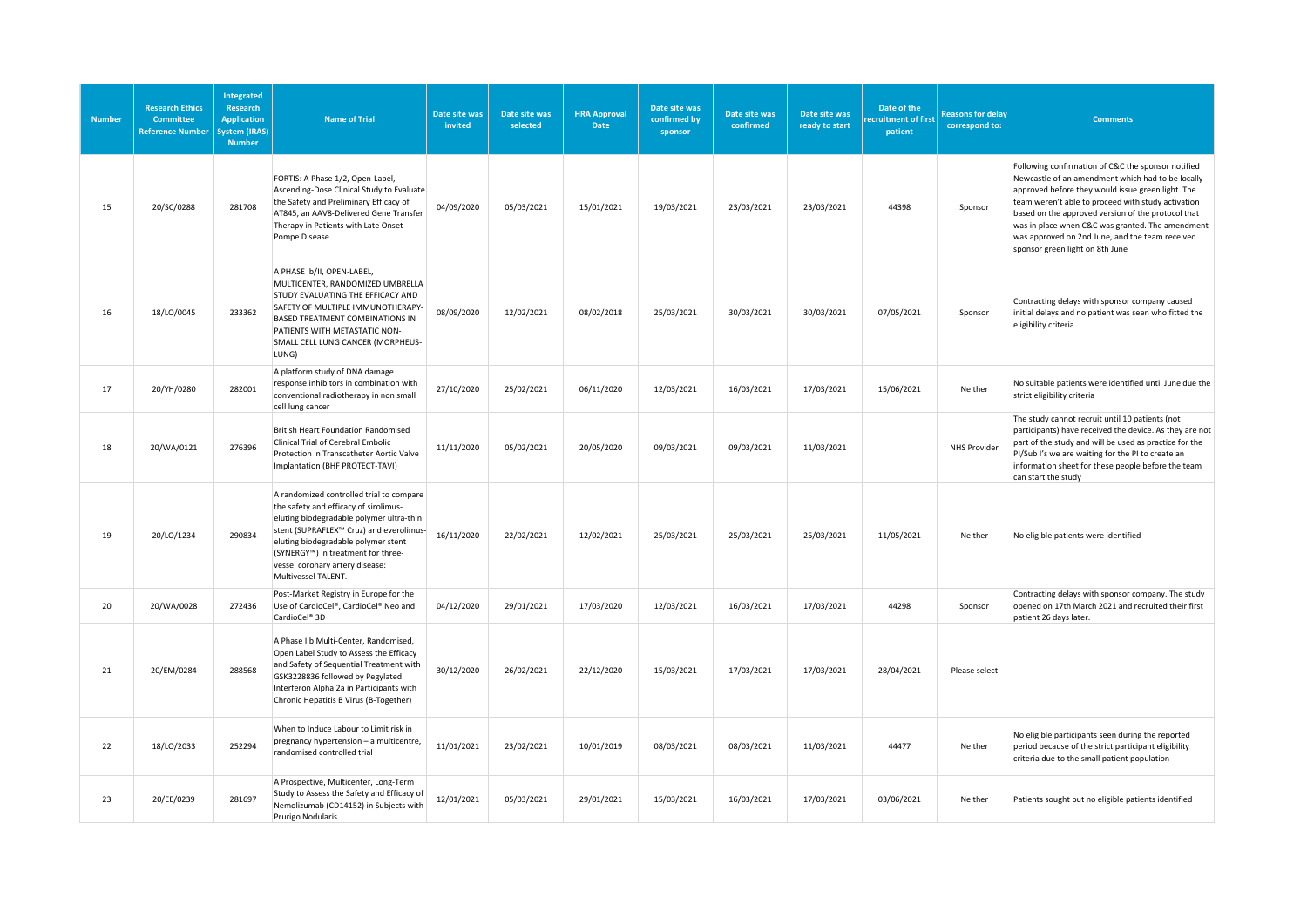| <b>Number</b> | <b>Research Ethics</b><br><b>Committee</b><br><b>Reference Number</b> | Integrated<br><b>Research</b><br><b>Application</b><br>System (IRAS)<br><b>Number</b> | Name of Trial                                                                                                                                                                                                                                                                                                                            | Date site was<br>invited | Date site was<br>selected | <b>HRA Approval</b><br><b>Date</b> | Date site was<br>confirmed by<br>sponsor | Date site was<br>confirmed | Date site was<br>ready to start | Date of the<br>ecruitment of first<br>patient | <b>Reasons for delay</b><br>correspond to: | <b>Comments</b>                                                                                                                                                                                                            |
|---------------|-----------------------------------------------------------------------|---------------------------------------------------------------------------------------|------------------------------------------------------------------------------------------------------------------------------------------------------------------------------------------------------------------------------------------------------------------------------------------------------------------------------------------|--------------------------|---------------------------|------------------------------------|------------------------------------------|----------------------------|---------------------------------|-----------------------------------------------|--------------------------------------------|----------------------------------------------------------------------------------------------------------------------------------------------------------------------------------------------------------------------------|
| 24            | 20/NS/0128                                                            | 276718                                                                                | Clinical evaluation of an automated<br>language transcription and analysis app<br>to assist speech and language therapists<br>with clinical decision making in the<br>evaluation of developmental language<br>disorders                                                                                                                  | 12/01/2021               | 22/01/2021                | 08/01/2021                         | 03/03/2021                               | 12/03/2021                 | 12/03/2021                      | 27/04/2021                                    | <b>NHS Provider</b>                        | Local Capacity and Capability review delays. Once this<br>was resolved and the study opened the team sought<br>eligible patients                                                                                           |
| 25            | 20/WA/0203                                                            | 281292                                                                                | POLARx Cardiac Cryoablation system Post<br>Market Clinical Follow-up study                                                                                                                                                                                                                                                               | 02/02/2021               | 18/03/2021                | 10/08/2020                         | 26/03/2021                               | 29/03/2021                 | 29/03/2021                      | 14/04/2021                                    | Please select                              |                                                                                                                                                                                                                            |
| 26            | 20/LO/1107                                                            | 258344                                                                                | A pilot study to compare static night time<br>Ankle Foot Orthosis (AFO) with<br>Contracture Control Device (CCD) in the<br>management of ankle contractures in<br>ambulant boys with Duchenne Muscular<br>Dystrophy (DMD).                                                                                                               | 01/04/2021               | 01/04/2021                | 01/03/2021                         | 20/04/2021                               | 21/04/2021                 | 21/04/2021                      | 44322                                         | Please select                              |                                                                                                                                                                                                                            |
| 27            | 19/WM/0364                                                            | 257918                                                                                | Letrozole or Clomifene, with or without<br>metformin, for ovulation induction in<br>women with polycystic ovary syndrome:<br>a 2x2 factorial design randomised trial<br>(The LOCI trial)                                                                                                                                                 | 23/02/2021               | 23/02/2021                | 09/06/2020                         | 14/04/2021                               | 21/04/2021                 | 21/04/2021                      | 10/06/2021                                    | Both                                       | Delays intially were because of NHS Finance and<br>sponsor answering finance queries. Other delays were<br>caused by confirmation from sponsor for Green Light<br>to recruit patients                                      |
| 28            | 20/LO/0181                                                            | 275690                                                                                | A Phase 3 Randomized Study Comparing<br>JNJ-68284528, a Chimeric Antigen<br>Receptor T cell (CAR-T) Therapy Directed<br>Against BCMA, versus Pomalidomide,<br>Bortezomib and Dexamethasone (PVd) or<br>Daratumumab, Pomalidomide and<br>Dexamethasone (DPd) in Subjects with<br>Relapsed and Lenalidomide-Refractory<br>Multiple Myeloma | 26/02/2021               | 22/03/2021                | 02/06/2020                         | 26/04/2021                               | 26/04/2021                 | 26/04/2021                      | 08/06/2021                                    | Neither                                    | No eligible patients were seen initially                                                                                                                                                                                   |
| 29            | 19/LO/1381                                                            | 257176                                                                                | A Phase 4, Randomized, Double-blind,<br>Placebo-controlled, Parallel-group Study<br>to<br>Evaluate the Efficacy and Safety of<br>Erenumab in Adults With Chronic<br>Migraine and Medication Overuse<br>Headache                                                                                                                          | 05/05/2020               | 14/01/2021                | 29/10/2019                         | 20/04/2021                               | 20/04/2021                 | 21/04/2021                      | 44358                                         | Sponsor                                    | Initial delays were caused by sponsor protocol<br>amenedments. No eligible patient was seen until June<br>2021                                                                                                             |
| 30            | 20/NE/0264                                                            | 286020                                                                                | Post-Stroke rapid assessment of Cardiac<br>arrhythmia evaluation- The Pace Study                                                                                                                                                                                                                                                         | 23/02/2021               | 23/02/2021                | 10/02/2021                         | 08/04/2021                               | 08/04/2021                 | 08/04/2021                      | 21/04/2021                                    | Both                                       | Local capacity and capability reviews were not<br>completed in time                                                                                                                                                        |
| 31            | 20/LO/1021                                                            | 283786                                                                                | Randomised, double-blind, placebo-<br>controlled, clinical study to evaluate the<br>effect of opicapone 50 mg on Parkinson's<br>disease patients with motor fluctuations<br>and associated pain                                                                                                                                          | 16/11/2020               | 04/03/2021                | 16/10/2020                         | 01/04/2021                               | 08/04/2021                 | 08/04/2021                      |                                               | <b>NHS Provider</b>                        | Due to Urgent public health studies that take priority<br>at Newcastle the pharmacy team were unable to<br>provide their greenlight until 30/06/2021. No patient<br>has been identified who meets the eligibility criteria |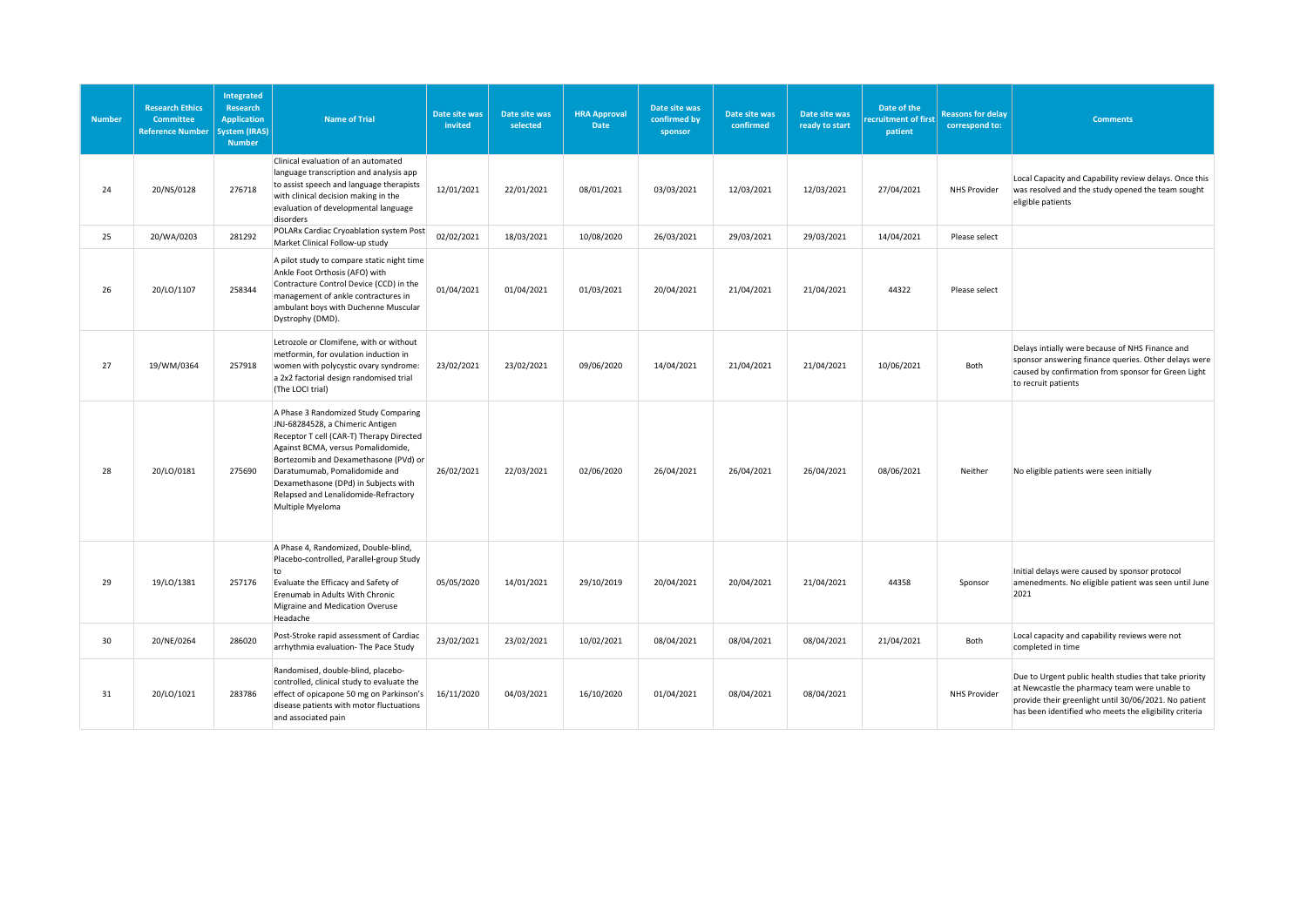| <b>Number</b> | <b>Research Ethics</b><br>Committee<br><b>Reference Number</b> | Integrated<br><b>Research</b><br><b>Application</b><br><b>ystem (IRAS)</b><br><b>Number</b> | <b>Name of Trial</b>                                                                                                                                                                                                                                                                                                                | Date site was<br>invited | Date site was<br>selected | <b>HRA Approval</b><br>Date | Date site was<br>confirmed by<br>sponsor | Date site was<br>confirmed | Date site was<br>ready to start | Date of the<br>ecruitment of first<br>patient | <b>Reasons for delay</b><br>correspond to: | <b>Comments</b>                                                                                                                                                                                                                                                                                                                                                                             |
|---------------|----------------------------------------------------------------|---------------------------------------------------------------------------------------------|-------------------------------------------------------------------------------------------------------------------------------------------------------------------------------------------------------------------------------------------------------------------------------------------------------------------------------------|--------------------------|---------------------------|-----------------------------|------------------------------------------|----------------------------|---------------------------------|-----------------------------------------------|--------------------------------------------|---------------------------------------------------------------------------------------------------------------------------------------------------------------------------------------------------------------------------------------------------------------------------------------------------------------------------------------------------------------------------------------------|
| 32            | 20/NE/0014                                                     | 272055                                                                                      | Multi-centre, randomised, open-label,<br>blinded endpoint assessed, trial of<br>corticosteroids plus intravenous<br>immunoglobulin (IVIG) and aspirin,<br>versus IVIG and aspirin for prevention of<br>coronary artery aneurysms in Kawasaki<br>disease<br>(KD-CAAP: Kawasaki Disease Coronary<br>Artery Aneurysm Prevention trial) | 16/11/2020               | 26/02/2021                | 18/02/2020                  | 30/04/2021                               | 30/04/2021                 | 30/04/2021                      |                                               | Both                                       | Contracting delays between both parties meant the<br>study was not granted approval in time. The KD-CAAP<br>study has not yet been given the Green Light by<br>sponsor. This study is researching a rare condition in<br>the paediatric population.                                                                                                                                         |
| 33            | 20/SC/0433                                                     | 282917                                                                                      | Wrist Injury Strengthening Exercise: a<br>randomised multicentre feasibility study<br>of resistance exercise versus usual care<br>for optimising function after distal radius<br>fracture in adults aged 50 years or over                                                                                                           | 24/02/2021               | 24/02/2021                | 05/01/2021                  | 26/04/2021                               | 26/04/2021                 | 26/04/2021                      | 44420                                         | Sponsor                                    | Initial delays were caused by sponsor querying the<br>protocol amendments. The reason this study was late<br>to recruit is due to mainly logistical issues. There have<br>been changes to clinic times due to COVID-19 and we<br>have not always had available staff to cover. There<br>was initially no eligible patients presented                                                        |
| 34            | 20/WA/0266                                                     | 285192                                                                                      | Prospective observational cohort study:<br>To assess the utility of bio-degradable<br>bile duct stent in the drainage of bile<br>duct.                                                                                                                                                                                              | 01/03/2021               | 01/03/2021                | 26/10/2020                  | 20/04/2021                               | 22/04/2021                 | 22/04/2021                      | 03/08/2021                                    | Sponsor                                    | Initial delays were caused by sponsor querying the<br>protocol amendments. Delays have also been caused<br>because the indications for the use of the stents used<br>in this study is limited. Identifying patients has been<br>slow especially with COVID screening criteria for<br>patients                                                                                               |
| 35            | 20/SC/0334                                                     | 287932                                                                                      | A Multicentre, Adaptive, Randomised,<br>Blinded Controlled Trial of the Safety and<br><b>Efficacy of Investigational Therapeutics</b><br>for Hospitalised Patients with COVID-19<br>Short Title: Therapeutics for Inpatients<br>with COVID-19 (TICO)<br>INSIGHT Protocol Number: 014 / ACTIV-3                                      | 12/03/2021               | 12/03/2021                | 30/09/2020                  | 07/04/2021                               | 13/04/2021                 | 13/04/2021                      | 44322                                         | Please select                              |                                                                                                                                                                                                                                                                                                                                                                                             |
| 36            | 21/SC/0119                                                     | 297443                                                                                      | A single-blind, randomised, phase II UK<br>multi-centre study to determine<br>reactogenicity and immunogenicity of<br>heterologous prime/boost COVID-19<br>vaccine schedules - Stage 2                                                                                                                                              | 24/03/2021               | 13/04/2021                | 12/04/2021                  | 15/04/2021                               | 16/04/2021                 | 16/04/2021                      | 20/04/2021                                    | Please select                              |                                                                                                                                                                                                                                                                                                                                                                                             |
| 37            | 19/NE/0145                                                     | 254931                                                                                      | FaR-RMS: An overarching study for<br>children and adults with Frontline and<br>Relapsed RhabdoMyoSarcoma                                                                                                                                                                                                                            | 15/05/2019               | 19/03/2021                | 22/07/2019                  | 12/05/2021                               | 17/05/2021                 | 17/05/2021                      | 44342                                         | Both                                       | Contracting delays with costs caused the study to be<br>delayed with approval                                                                                                                                                                                                                                                                                                               |
| 38            | 19/LO/0288                                                     | 235544                                                                                      | A Randomised Placebo-Controlled Trial of<br>Escitalopram and Nortriptyline with<br>Standard Psychological Care for<br>Depression in Parkinson's Disease                                                                                                                                                                             | 16/09/2019               | 23/02/2021                | 13/11/2019                  | 18/05/2021                               | 20/05/2021                 | 20/05/2021                      | 24/06/2021                                    | Both                                       | Delays were caused by contracting problems around<br>the data sharing agreement alongside the standard<br>contract                                                                                                                                                                                                                                                                          |
| 39            | 20/EM/0003                                                     | 269023                                                                                      | Multicentre, open-label, randomised<br>controlled trial of early surfactant<br>therapy versus expectant management in<br>late preterm and early term infants with<br>respiratory distress.                                                                                                                                          | 08/01/2020               | 24/03/2021                | 14/02/2020                  | 06/05/2021                               | 07/05/2021                 | 07/05/2021                      | 06/08/2021                                    | Both                                       | Initial delays were caused by the local capacity and<br>capability review not being completed in time.<br>Subsequent delays have been caused by a clarification<br>and change of routine practice was needed regards to<br>the saturation limits in the study. The registered nurse<br>and PI also needing to self isolate which has delayed in<br>the recruitment of patients to the study |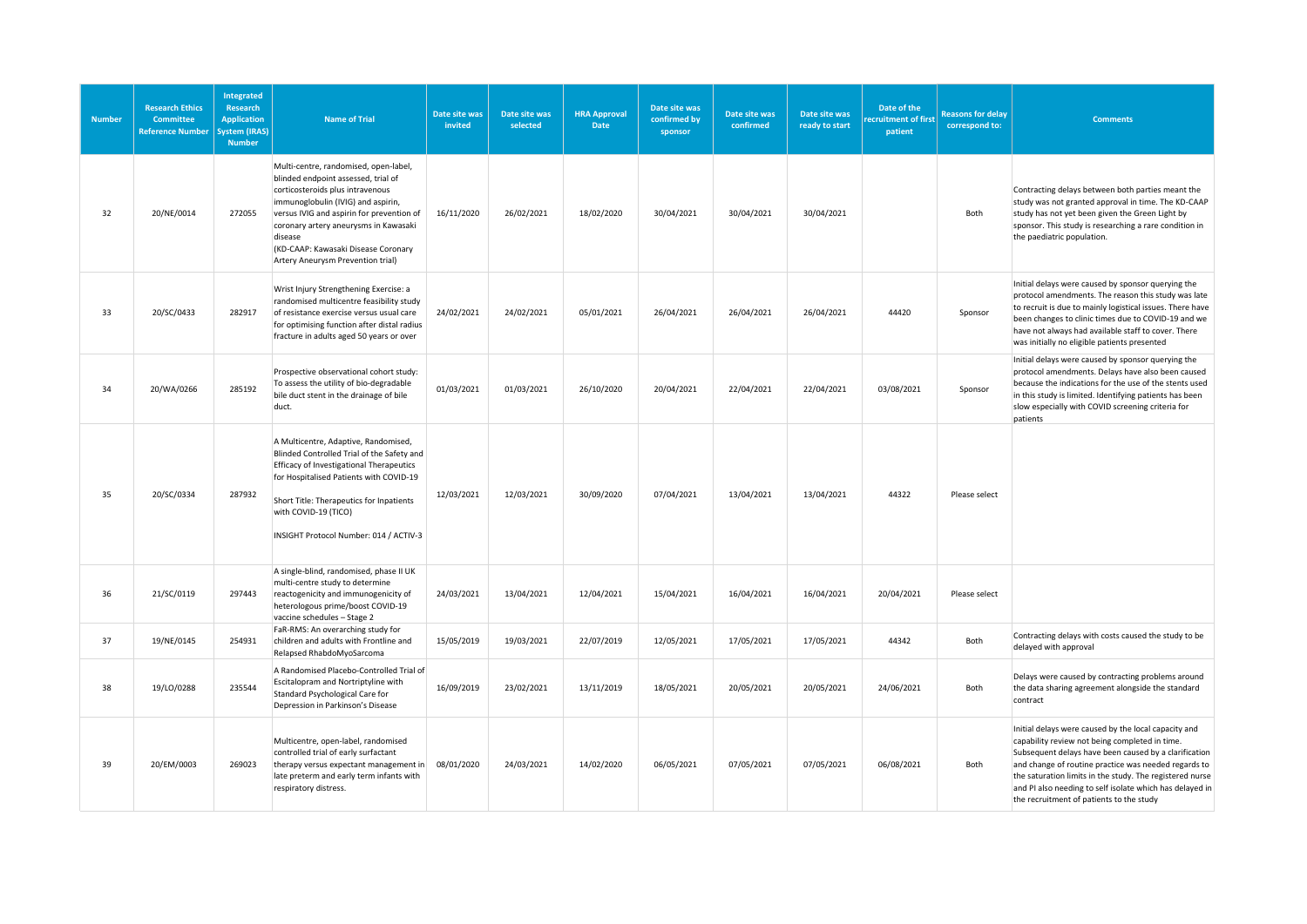| <b>Number</b> | <b>Research Ethics</b><br><b>Committee</b><br><b>Reference Number</b> | <b>Integrated</b><br><b>Research</b><br><b>Application</b><br>ystem (IRAS)<br><b>Number</b> | <b>Name of Trial</b>                                                                                                                                                                                                                                                                                        | Date site was<br>invited | Date site was<br>selected | <b>HRA Approval</b><br>Date | Date site was<br>confirmed by<br>sponsor | Date site was<br>confirmed | Date site was<br>ready to start | Date of the<br>ecruitment of first<br>patient | <b>Reasons for delay</b><br>correspond to: | <b>Comments</b>                                                                                                                                                                                                                                                                                                                                                           |
|---------------|-----------------------------------------------------------------------|---------------------------------------------------------------------------------------------|-------------------------------------------------------------------------------------------------------------------------------------------------------------------------------------------------------------------------------------------------------------------------------------------------------------|--------------------------|---------------------------|-----------------------------|------------------------------------------|----------------------------|---------------------------------|-----------------------------------------------|--------------------------------------------|---------------------------------------------------------------------------------------------------------------------------------------------------------------------------------------------------------------------------------------------------------------------------------------------------------------------------------------------------------------------------|
| 40            | 21/SS/0013                                                            | 271797                                                                                      | Pain Relief in Major Amputation<br>(PRIMA): A randomised clinical trial<br>comparing pre-incision 'single-shot'<br>nerve block and continuous peri-neural<br>catheter for patients undergoing a major<br>lower limb amputation                                                                              | 30/04/2021               | 13/05/2021                | 15/03/2021                  | 13/05/2021                               | 14/05/2021                 | 14/05/2021                      | 44389                                         | Please select                              |                                                                                                                                                                                                                                                                                                                                                                           |
| 41            | 20/SC/0335                                                            | 286668                                                                                      | An open-label, randomized study to<br>assess the relative bioavailability (BA)<br>and bioequivalence (BE) of fixed-dose<br>combination (FDC) formulations of<br>niraparib plus abiraterone acetate (AA)<br>compared to niraparib and AA co-<br>administered as single agents in men<br>with prostate cancer | 21/07/2020               | 01/03/2021                | 17/11/2020                  | 21/05/2021                               | 21/05/2021                 | 24/05/2021                      | 19/07/2021                                    | Sponsor                                    | Delays were caused by contracting delays with<br>sponsor. No patient was identified that meet the strict<br>eligibility criteria until July 2021                                                                                                                                                                                                                          |
| 42            | 20/NE/0283                                                            | 286210                                                                                      | An Open-Label, Randomized, Controlled,<br>Phase 2 Study to Evaluate the Safety and<br>Efficacy of Pegcetacoplan in the<br>Treatment of Post Transplant Recurrence<br>of C3G or IC-MPGN                                                                                                                      | 27/07/2020               | 26/04/2021                | 04/02/2021                  | 13/05/2021                               | 13/05/2021                 | 14/05/2021                      | 22/11/2021                                    | Neither                                    | This study is looking into an ultra rare disease and for<br>this reason, no patient presented to the team until<br>November who fitted the eligibility criteria                                                                                                                                                                                                           |
| 43            | 21/NE/0005                                                            | 277964                                                                                      | The effect of residual beta-cell function<br>on the glucose-lowering potential of<br>mealtime whey protein supplementation<br>in people with diabetes.                                                                                                                                                      | 01/09/2020               | 04/05/2021                | 19/02/2021                  | 19/05/2021                               | 19/05/2021                 | 19/05/2021                      |                                               | <b>NHS Provider</b>                        | Recruitment has been delayed due to staff illness                                                                                                                                                                                                                                                                                                                         |
| 44            | 20/NE/0270                                                            | 286609                                                                                      | Phase 1/2a Study of the Safety,<br>Pharmacokinetics, Pharmacodynamics<br>and Preliminary Clinical Activity of RP-<br>3500 Alone or in Combination with<br>Talazoparib in Advanced Solid Tumors<br>with ATR inhibitor Sensitizing Mutations                                                                  | 26/08/2020               | 09/04/2021                | 22/12/2020                  | 07/05/2021                               | 10/05/2021                 | 10/05/2021                      | 18/05/2021                                    | Please select                              |                                                                                                                                                                                                                                                                                                                                                                           |
| 45            | 20/LO/0963                                                            | 281310                                                                                      | Randomized, double-blind, phase 3 study<br>of tucatinib or placebo in combination<br>with ado-trastuzumab emtansine (T-<br>DM1) for subjects with unresectable<br>locally-advanced or metastatic HER2+<br>breast cancer (HER2CLIMB-02)                                                                      | 07/09/2020               | 02/02/2021                | 23/10/2020                  | 20/05/2021                               | 21/05/2021                 | 21/05/2021                      |                                               | Sponsor                                    | Delays caused by contracting issues with sponsor -<br>when study was submitted the sponsor was Seattle<br>Genetics, company changed company name to SeaGen<br>which required additional vendor assessments and<br>finance reviews and assurances to be put into place,<br>causing delays. Delays to recruitment have been<br>caused by staffing within in the Cancer Team |
| 46            | 20/WM/0195                                                            | 268363                                                                                      | A multi-centre phase II trial of GvHD<br>prophylaxis following unrelated donor<br>stem cell transplantation comparing<br>Thymoglobulin vs. Calcineurin inhibitor or<br>Sirolimus-based post-transplant<br>cyclophosphamide                                                                                  | 20/11/2020               | 29/04/2021                | 25/09/2020                  | 21/05/2021                               | 24/05/2021                 | 24/05/2021                      |                                               | NHS Provider                               | Delays to recruitment have been caused by<br>complications within set up from Pharmacy                                                                                                                                                                                                                                                                                    |
| 47            | 20/LO/1307                                                            | 291610                                                                                      | A multi-center, randomized, double-<br>blind, placebo-controlled, parallel group,<br>phase III study to evaluate the efficacy<br>and safety of LNP023 in primary IgA<br>nephropathy patients                                                                                                                | 20/04/2021               | 20/04/2021                | 08/02/2021                  | 27/05/2021                               | 28/05/2021                 | 28/05/2021                      |                                               | Neither                                    | No patients have been identified who meet the<br>eligibility criteria                                                                                                                                                                                                                                                                                                     |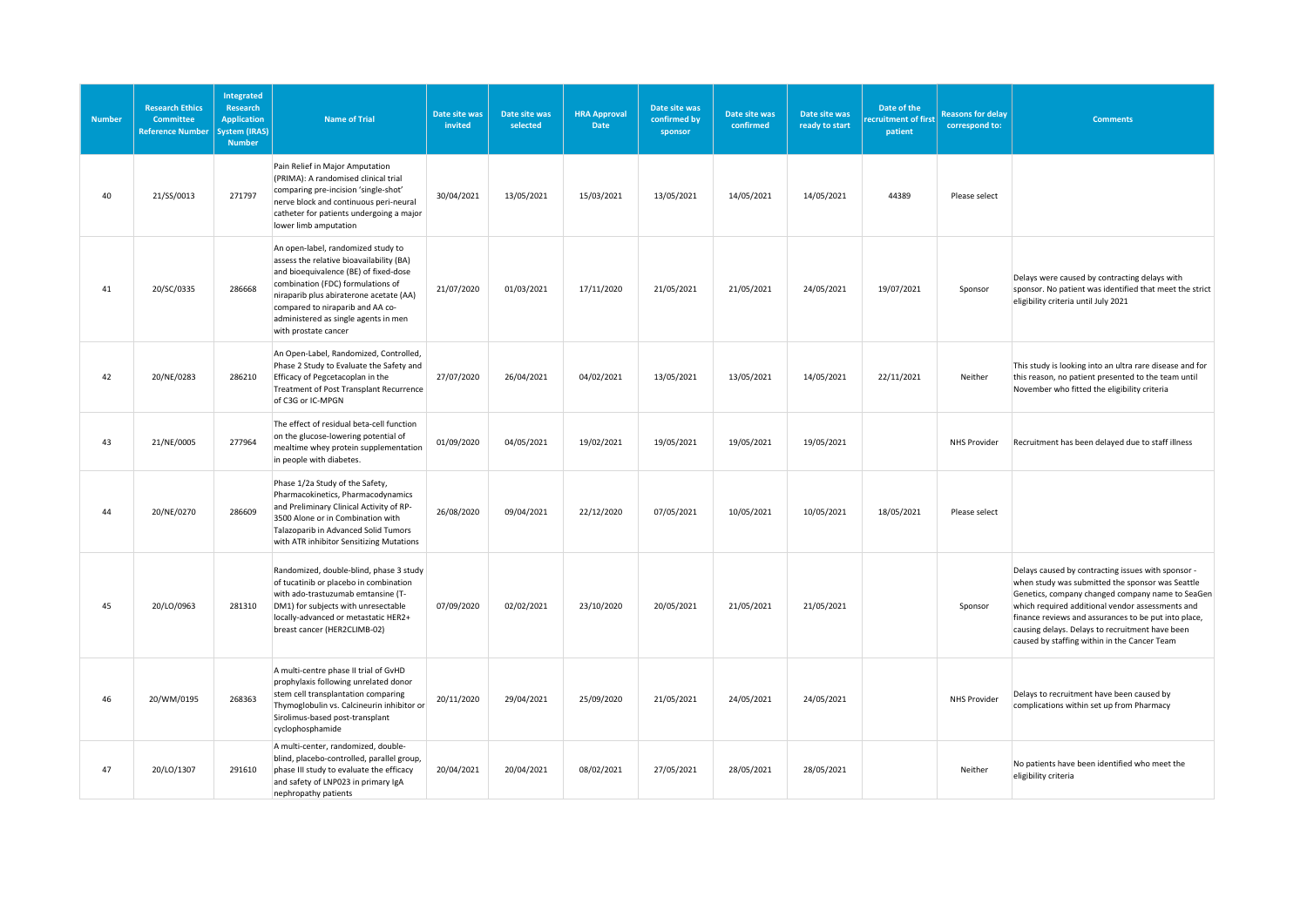| <b>Number</b> | <b>Research Ethics</b><br><b>Committee</b><br><b>Reference Number</b> | Integrated<br><b>Research</b><br><b>Application</b><br><b>ystem (IRAS)</b><br><b>Number</b> | <b>Name of Trial</b>                                                                                                                                                                                                                                                 | Date site was<br>invited | Date site was<br>selected | <b>HRA Approval</b><br><b>Date</b> | Date site was<br>confirmed by<br>sponsor | Date site was<br>confirmed | Date site was<br>ready to start | Date of the<br>ecruitment of first<br>patient | <b>Reasons for delay</b><br>correspond to: | <b>Comments</b>                                                                                                                                                   |
|---------------|-----------------------------------------------------------------------|---------------------------------------------------------------------------------------------|----------------------------------------------------------------------------------------------------------------------------------------------------------------------------------------------------------------------------------------------------------------------|--------------------------|---------------------------|------------------------------------|------------------------------------------|----------------------------|---------------------------------|-----------------------------------------------|--------------------------------------------|-------------------------------------------------------------------------------------------------------------------------------------------------------------------|
| 48            | 20/SC/0448                                                            | 290709                                                                                      | Community participants with COPD or<br>bronchiectasis and at risk of Respiratory<br>Viral Infections including SARS-CoV-2: An<br>open-label, multicentre feasibility study<br>of an inhaled nitric oxide generating<br>solution (RESP301)                            | 14/04/2021               | 14/04/2021                | 18/12/2020                         | 06/05/2021                               | 07/05/2021                 | 07/05/2021                      |                                               | Sponsor                                    | This study is on hold pending a substantial protocol<br>amendment and the Newcastle site does not yet have<br>green light to proceed                              |
| 49            | 21/LO/0056                                                            | 1003503                                                                                     | Interventional, randomized, double-blind,<br>parallel-group, placebo-controlled<br>delayed-start study to evaluate the the<br>efficacy and safety of eptinezumab in<br>patients with episodic Cluster Headache<br>(eCH).                                             | 11/01/2021               | 06/05/2021                | 25/02/2021                         | 24/05/2021                               | 24/05/2021                 | 24/05/2021                      | 27/08/2021                                    | <b>NHS Provider</b>                        | Pharmacy green light was not given until the middle of<br>August 2021 and the first patient was consented on<br>27th August 2021                                  |
| 50            | 21/WA/0008                                                            | 283679                                                                                      | A PHASE III, MULTICENTER,<br>RANDOMIZED, DOUBLE-MASKED, ACTIVE<br>COMPARATORCONTROLLED STUDY TO<br>EVALUATE THE EFFICACY AND SAFETY OF<br>FARICIMAB IN PATIENTS WITH MACULAR<br>EDEMA SECONDARY TO CENTRAL<br>RETINAL OR HEMIRETINAL VEIN<br><b>OCCLUSION</b>        | 23/02/2021               | 20/04/2021                | 26/03/2021                         | 21/05/2021                               | 21/05/2021                 | 21/05/2021                      | 44364                                         | Please select                              |                                                                                                                                                                   |
| 51            | 20/EM/0237                                                            | 266746                                                                                      | Acceptance and Commitment Therapy<br>for Young Brain Tumour Survivors: An<br>Acceptability and Feasibility Trial                                                                                                                                                     | 22/03/2021               | 29/04/2021                | 24/11/2020                         | 14/05/2021                               | 14/05/2021                 | 14/05/2021                      | 11/06/2021                                    | Please select                              |                                                                                                                                                                   |
| 52            | 21/YH/0071                                                            | 295903                                                                                      | Phase 2/3, Placebo-Controlled,<br>Randomized, Observer-Blinded, Study to<br>Evaluate to the Safety, Tolerability and<br>Immunogenicity of SARS-CoV-2 RNA<br>Vaccine Candidate (BNT162b2) against<br>COVID-19 IN Healthy Pregnant Women<br>18 years of Age and Older. | 24/03/2021               | 25/05/2021                | 21/04/2021                         | 25/05/2021                               | 25/05/2021                 | 25/05/2021                      | 44371                                         | Please select                              |                                                                                                                                                                   |
| 53            | 21/NW/0125                                                            | 294164                                                                                      | A RANDOMIZED, OBSERVER-BLIND,<br>CONTROLLED, SUPERIORITY STUDY TO<br>COMPARE THE IMMUNOGENICITY<br>AGAINST COVID-19, OF VLA2001<br>VACCINE TO AZD1222 VACCINE, IN<br><b>ADULTS</b>                                                                                   | 03/03/2021               | 30/04/2021                | 20/04/2021                         | 06/05/2021                               | 07/05/2021                 | 07/05/2021                      | 10/05/2021                                    | Please select                              |                                                                                                                                                                   |
| 54            | 21/WA/0066                                                            | 253665                                                                                      | A randomised crossover design study<br>comparing the pharmacokinetics and<br>pharmacodynamics of two single oral<br>doses of aspirin (75 mg v150mg) in<br>pregnant women at risk of pre-<br>eclampsia.                                                               | 07/08/2018               | 23/06/2021                | 30/03/2021                         | 23/06/2021                               | 25/06/2021                 | 25/06/2021                      | 22/07/2021                                    | Please select                              |                                                                                                                                                                   |
| 55            | 19/SC/0599                                                            | 270649                                                                                      | A Phase 1b Study of ASP1948, Targeting<br>an Immune Modulatory Receptor, as a<br>Single Agent and in Combination with<br>Nivolumab in Subjects with Advanced<br><b>Solid Tumours</b>                                                                                 | 26/04/2021               | 26/04/2021                | 03/03/2020                         | 09/06/2021                               | 15/06/2021                 | 15/06/2021                      | 44411                                         | Sponsor                                    | Set up was delayed as the contracting team had to<br>wait for sponsor to sign. No patients were identified<br>until August 2021 that met the eligibility criteria |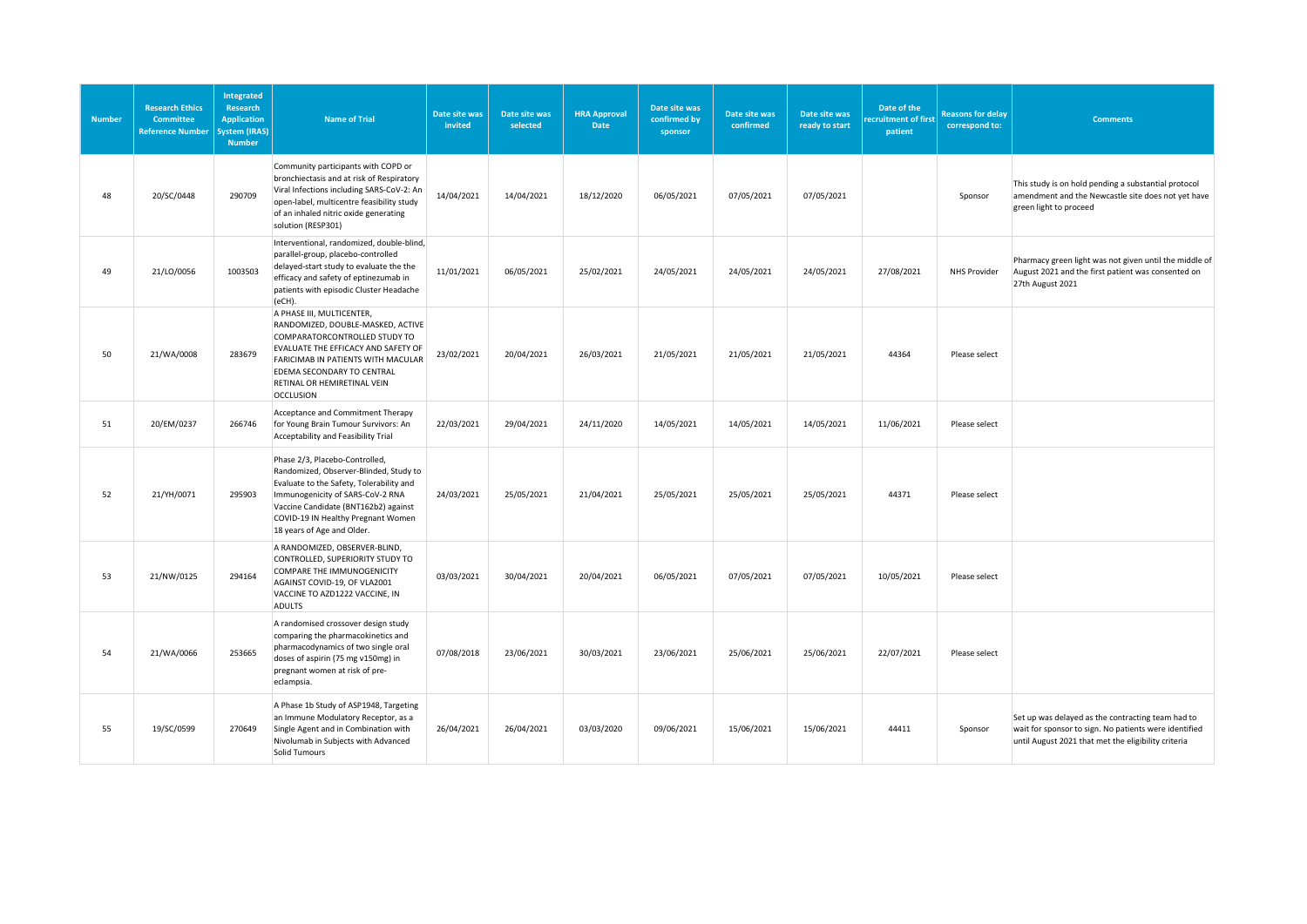| <b>Number</b> | <b>Research Ethics</b><br><b>Committee</b><br><b>Reference Number</b> | <b>Integrated</b><br><b>Research</b><br><b>Application</b><br><b>ystem (IRAS)</b><br><b>Number</b> | <b>Name of Trial</b>                                                                                                                                                                                                                                                                                                                               | Date site was<br>invited | Date site was<br>selected | <b>HRA Approval</b><br><b>Date</b> | Date site was<br>confirmed by<br>sponsor | Date site was<br>confirmed | Date site was<br>ready to start | Date of the<br>ecruitment of first<br>patient | <b>Reasons for delay</b><br>correspond to: | <b>Comments</b>                                                                                                                                                        |
|---------------|-----------------------------------------------------------------------|----------------------------------------------------------------------------------------------------|----------------------------------------------------------------------------------------------------------------------------------------------------------------------------------------------------------------------------------------------------------------------------------------------------------------------------------------------------|--------------------------|---------------------------|------------------------------------|------------------------------------------|----------------------------|---------------------------------|-----------------------------------------------|--------------------------------------------|------------------------------------------------------------------------------------------------------------------------------------------------------------------------|
| 56            | 21/NE/0020                                                            | 275595                                                                                             | A pragmatic, multicentre, placebo-<br>controlled, 3-arm, double-blinded,<br>randomised controlled trial,<br>incorporating an internal pilot, to<br>determine the role of bronchodilators in<br>preventing exacerbations of<br>bronchiectasis                                                                                                       | 11/11/2019               | 14/06/2021                | 10/03/2021                         | 14/06/2021                               | 14/06/2021                 | 17/06/2021                      | 22/09/2021                                    | Sponsor                                    | Study was delayed recruiting their first patient due to<br>confirmation from sponsor of study opening at site<br>(Greenlight)                                          |
| 57            | 19/LO/1690                                                            | 240451                                                                                             | Visualizing and Measuring Facial<br>Expressions of Children with Cleft Lip<br>using 3D Surface Data obtained from<br><b>Depth Sensors</b>                                                                                                                                                                                                          | 23/03/2021               | 24/03/2021                | 14/11/2019                         | 01/06/2021                               | 09/06/2021                 | 09/06/2021                      |                                               | Sponsor                                    | Initial delays were caused by the sponsor querying<br>items within the contract. No patient has been<br>identified that meets the eligibility criteria                 |
| 58            | 19/LO/1585                                                            | 263041                                                                                             | Compression Hosiery to Avoid Post-<br>Thrombotic Syndrome                                                                                                                                                                                                                                                                                          | 17/12/2019               | 03/06/2021                | 24/10/2019                         | 24/05/2021                               | 25/06/2021                 | 29/06/2021                      |                                               | NHS Provider                               | Recruitment has been difficult due to staffing issues                                                                                                                  |
| 59            | 21/LO/0186                                                            | 286735                                                                                             | Effects of tele-rehabilitation multimodal<br>lifestyle intervention on function<br>capacity, cardiovascular health and<br>quality of life inpatients with peripheral<br>artery disease from low socioeconomic<br>areas: a pilot randomized controlled trial<br>Telehealth EXercise Training in peripheral<br>arterial disease - The TEXT-PAD study | 01/07/2020               | 06/05/2021                | 22/04/2021                         | 05/08/2020                               | 11/06/2021                 | 11/06/2021                      | 44454                                         | NHS Provider                               | Recruitment was delayed due to staff issues due to<br>COVID and long term sick                                                                                         |
| 60            | 20/NW/0260                                                            | 1003209                                                                                            | A Phase 3, Multicenter, Randomized,<br>Double-blind, Placebo-Controlled Study<br>of AG-881 in Subjects With Residual or<br>Recurrent Grade 2 Glioma With an IDH1<br>or IDH2 Mutation                                                                                                                                                               | 20/01/2021               | 20/01/2021                | 17/07/2020                         | 15/06/2021                               | 21/06/2021                 | 21/06/2021                      | 15/09/2021                                    | Sponsor                                    | The sponsor changed halfway throught the contract<br>which caused huge delays. The study was late<br>receiving the Green Light which caused delays with<br>recruitment |
| 61            | 20/NW/0340                                                            | 1003335                                                                                            | A PHASE IIIB MULTICENTER,<br>RANDOMIZED, DOUBLE-BLIND,<br>CONTROLLED STUDY TO EVALUATE THE<br>EFFICACY, SAFETY AND<br>PHARMACOKINETICS OF A HIGHER DOSE<br>OF OCRELIZUMAB IN ADULTS WITH<br>PRIMARY PROGRESSIVE MULTIPLE<br><b>SCLEROSIS</b>                                                                                                       | 22/09/2020               | 19/05/2021                | 18/09/2020                         | 19/05/2021                               | 20/05/2021                 | 08/06/2021                      |                                               | Sponsor                                    | The research team are currently awaiting Doctor<br>training before they are able to gain green light from<br>the sponsor                                               |
| 62            | 20/WS/0057                                                            | 277361                                                                                             | Erythropoietin and Darbepoetin in<br>Neonatal Encephalopathy (EDEN) study                                                                                                                                                                                                                                                                          | 20/10/2020               | 19/05/2021                | 27/05/2020                         | 01/06/2021                               | 02/06/2021                 | 02/06/2021                      | 21/11/2021                                    | NHS Provider                               | The research team initially were unable to recruit to<br>EDEN due to the pharmacy production team not being<br>ready to disperse the drug                              |
| 63            | 21/EM/0041                                                            | 281071                                                                                             | Human Milk, Nutrition, Growth, and<br>Breastfeeding Rates at Discharge: The<br>Hummingbird Study                                                                                                                                                                                                                                                   | 13/11/2020               | 20/05/2021                | 06/04/2021                         | 01/06/2021                               | 01/06/2021                 | 01/06/2021                      | 08/06/2021                                    | Please select                              |                                                                                                                                                                        |
| 64            | 20/YH/0300                                                            | 287046                                                                                             | A Prospective, Multi-Center Study of the<br>Braive™ Growth Modulation System<br>When Used in the Treatment of Pediatric<br>Patients Diagnosed with Juvenile or<br>Adolescent Idiopathic Scoliosis (BRAIVE<br>IDE Study)                                                                                                                            | 26/04/2021               | 09/06/2021                | 04/01/2021                         | 11/06/2021                               | 11/06/2021                 | 14/06/2021                      | 12/08/2021                                    | Please select                              |                                                                                                                                                                        |
| 65            | 21/WM/0013                                                            | 283141                                                                                             | Hysteroscopic Excision of Leiomyoma and<br>Polyp in Infertility - two randomised<br>controlled trials                                                                                                                                                                                                                                              | 21/05/2021               | 07/06/2021                | 10/02/2021                         | 09/06/2021                               | 09/06/2021                 | 17/06/2021                      |                                               | Neither                                    | Low number of patients are presenting at the hospital<br>who meet the strict eligibility criteria                                                                      |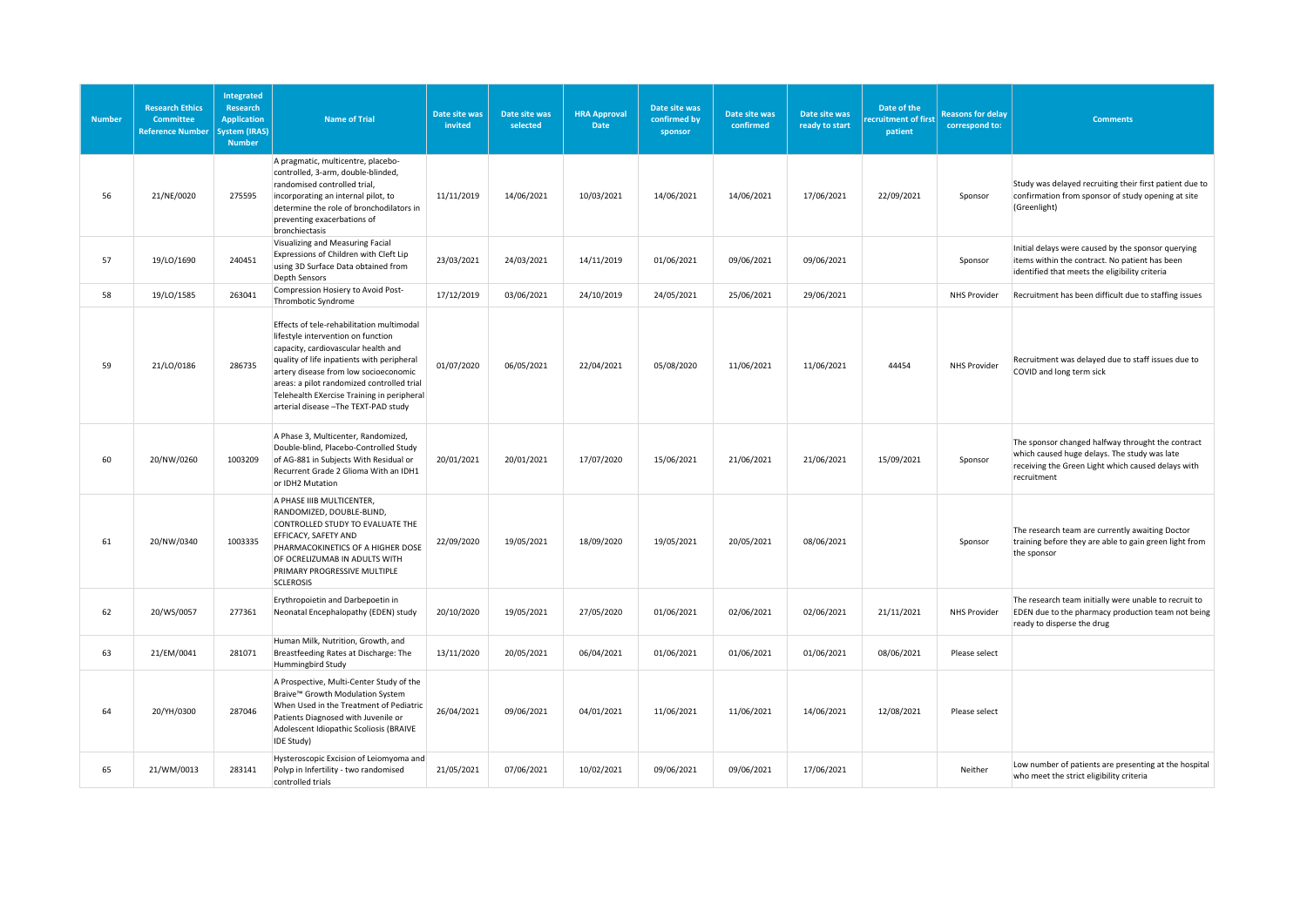| <b>Number</b> | <b>Research Ethics</b><br><b>Committee</b><br><b>Reference Number</b> | Integrated<br><b>Research</b><br><b>Application</b><br>ystem (IRAS)<br><b>Number</b> | <b>Name of Trial</b>                                                                                                                                                                                                                                                                                                              | Date site was<br>invited | Date site was<br>selected | <b>HRA Approval</b><br><b>Date</b> | Date site was<br>confirmed by<br>sponsor | Date site was<br>confirmed | Date site was<br>ready to start | Date of the<br>ecruitment of first<br>patient | <b>Reasons for delay</b><br>correspond to: | <b>Comments</b>                                                                                                                                                                                                                                                                                                                                                     |
|---------------|-----------------------------------------------------------------------|--------------------------------------------------------------------------------------|-----------------------------------------------------------------------------------------------------------------------------------------------------------------------------------------------------------------------------------------------------------------------------------------------------------------------------------|--------------------------|---------------------------|------------------------------------|------------------------------------------|----------------------------|---------------------------------|-----------------------------------------------|--------------------------------------------|---------------------------------------------------------------------------------------------------------------------------------------------------------------------------------------------------------------------------------------------------------------------------------------------------------------------------------------------------------------------|
| 66            | 21/SC/0200                                                            | 300677                                                                               | A Phase II/III Partially Double-Blinded,<br>Randomised, Multinational, Active-<br>Controlled Study in Both Previously<br>Vaccinated and Unvaccinated Adults<br>Ages 30 and Above to Determine the<br>Safety and Immunogenicity of AZD2816,<br>a Vaccine for the Prevention of COVID-19<br>Caused by Variant Strains of SARS-CoV-2 | 15/06/2021               | 29/06/2021                | 22/06/2021                         | 29/06/2021                               | 29/06/2021                 | 29/06/2021                      | 07/07/2021                                    | Please select                              |                                                                                                                                                                                                                                                                                                                                                                     |
| 67            | 20/NE/0248                                                            | 270777                                                                               | Obeticholic acid for the Amelioration of<br>Cognitive Symptoms trial - 1                                                                                                                                                                                                                                                          | 13/09/2019               | 08/03/2021                | 19/01/2021                         | 31/03/2021                               | 01/04/2021                 | 01/04/2021                      | 44371                                         | Neither                                    | Delays to recruitment was caused because the patient<br>needed an MRI scan as per protocol, and was booked<br>into the first one that came available                                                                                                                                                                                                                |
| 68            | 21/YH/0026                                                            | 289207                                                                               | The HistoSonics System for treatment of<br>primary and metastatic livertumors using<br>histotripsy.                                                                                                                                                                                                                               | 44090                    | 44340                     | 44302                              | 44340                                    | 44341                      | 44356                           | 44385                                         | Please select                              |                                                                                                                                                                                                                                                                                                                                                                     |
| 69            | 20/LO/0821                                                            | 281982                                                                               | AN OPEN-LABEL, MULTICENTER,<br>ROLLOVER STUDY TO EVALUATE THE<br>SAFETY, TOLERABILITY, AND EFFICACY OF<br>LONG-TERM GANTENERUMAB<br>ADMINISTRATION IN PARTICIPANTS<br>WITH ALZHEIMER'S DISEASE                                                                                                                                    | 44061                    | 44357                     | 44035                              | 44357                                    | 44365                      | 44365                           | 30/06/2021                                    | Please select                              |                                                                                                                                                                                                                                                                                                                                                                     |
| 70            | 19/SC/0112                                                            | 259372                                                                               | Adalimumab in Juvenile Idiopathic<br>Arthritis-associated Uveitis Stopping Trial<br>(ADJUST)                                                                                                                                                                                                                                      | 04/05/2021               | 02/06/2021                | 12/11/2019                         | 10/06/2021                               | 14/06/2021                 | 16/07/2021                      | 23/11/2021                                    | Sponsor                                    | This study did not recruit initially because the machine<br>sent to ophthalmology as part of the study, did not<br>work and this was also a problem at other sites. After<br>many virtual meetings, it was decided with sponsor to<br>use a paper alternative                                                                                                       |
| 71            | 20/EM/0159                                                            | 278357                                                                               | Robotic Arthroplasty: a Clinical and cost<br>Effectiveness Randomised controlled trial<br>(RACER)                                                                                                                                                                                                                                 | 16/10/2020               | 01/07/2021                | 29/07/2020                         | 01/07/2021                               | 09/07/2021                 | 09/07/2021                      | 02/11/2021                                    | Neither                                    | No patient was identified initially due to the way the<br>study logistics work as the team will only approach<br>patients who are attending a pre-op clinic - The team<br>had 242 patients on the waiting list and the process of<br>screening and checking when pre-op appointments<br>was quite time consuming and made more difficult<br>due to reduced staffing |
| 72            | 20/SC/0299                                                            | 283235                                                                               | A Phase 1b/2, Open-Label Trial to Assess<br>the Safety and Preliminary Efficacy of<br>Epcoritamab (GEN3013; DuoBody®<br>CD3xCD20) in Combination with Other<br>Agents in Subjects with B-cell Non-<br>Hodgkin Lymphoma                                                                                                            | 09/12/2020               | 16/06/2021                | 01/10/2020                         | 15/07/2021                               | 19/07/2021                 | 19/07/2021                      |                                               | <b>NHS Provider</b>                        | The research team are yet to recruit to this study due<br>to a significant nursing capacity issue within the team,<br>which is related to maternity leave and long term<br>sickness of our chemotherapy trained nursing staff                                                                                                                                       |
| 73            | 21/FT/0003                                                            | 291436                                                                               | Randomised, double-blind, placebo-<br>controlled, parallel group Phase 3 study<br>to evaluate the efficacy, safety, and<br>tolerability of<br>SAR440340/REGN3500/itepekimab<br>(anti-IL-33 mAb) in patients with<br>moderate-to-severe chronic obstructive<br>pulmonary disease (COPD)                                            | 25/01/2021               | 28/06/2021                | 15/03/2021                         | 05/07/2021                               | 06/07/2021                 | 06/07/2021                      | 30/09/2021                                    | Both                                       | Delays were caused in receiving sponsor green light,<br>due to a difficulties in arranging a mutual agreeable<br>SIV date. The team were also waiting for the PI and<br>Sub-PI to complete training on third party vendors<br>before sponsor would sign off the site as active                                                                                      |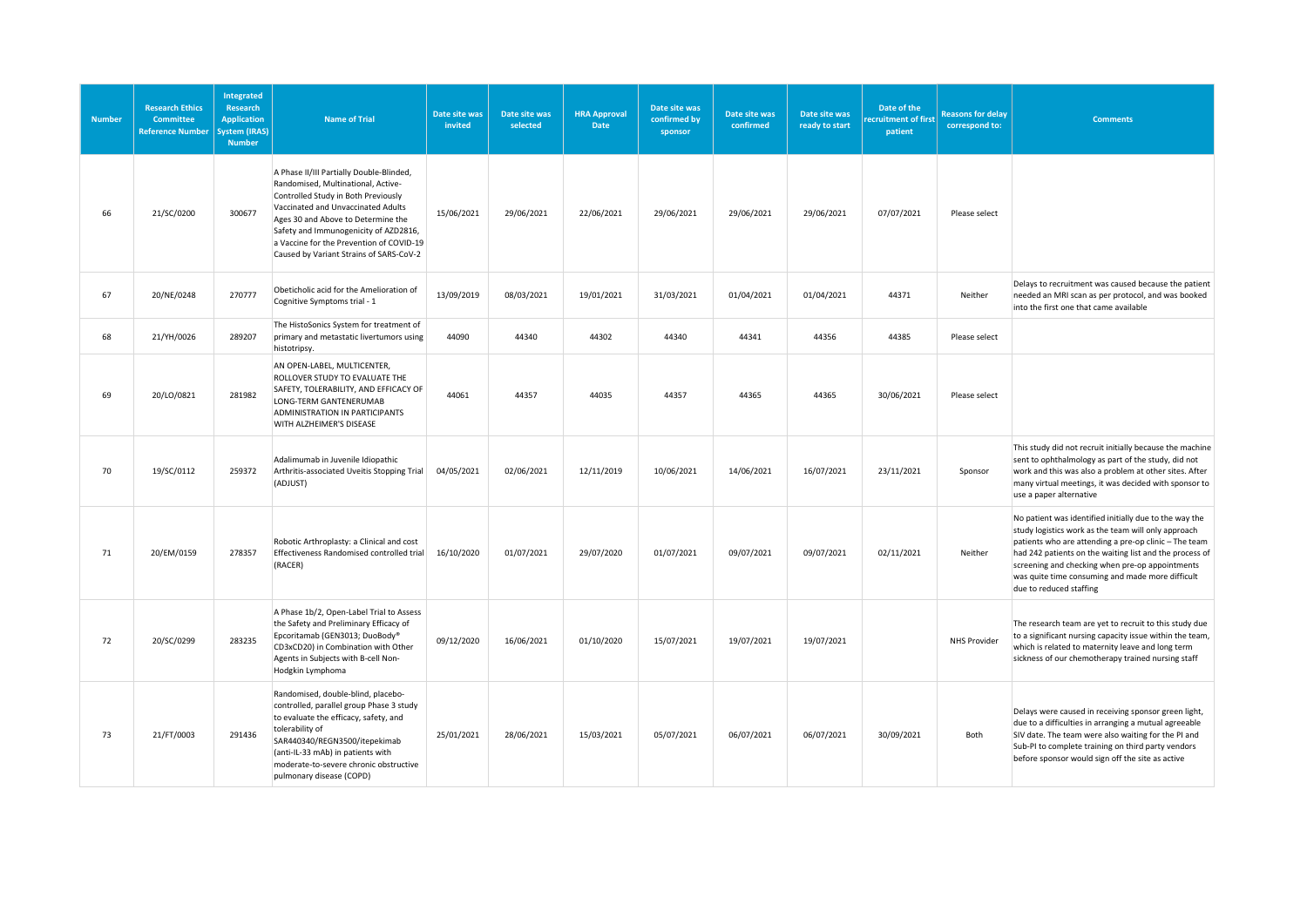| <b>Number</b> | <b>Research Ethics</b><br>Committee<br><b>Reference Number</b> | <b>Integrated</b><br>Research<br><b>Application</b><br>vstem (IRAS)<br><b>Number</b> | <b>Name of Trial</b>                                                                                                                                                                                                                                                                                                                                         | Date site was<br>invited | Date site was<br>selected | <b>HRA Approval</b><br>Date | Date site was<br>confirmed by<br>sponsor | Date site was<br>confirmed | Date site was<br>ready to start | Date of the<br>ecruitment of first<br>patient | <b>Reasons for delay</b><br>correspond to: | <b>Comments</b>                                                                                                                                                                                                                                                                                                                                                                |
|---------------|----------------------------------------------------------------|--------------------------------------------------------------------------------------|--------------------------------------------------------------------------------------------------------------------------------------------------------------------------------------------------------------------------------------------------------------------------------------------------------------------------------------------------------------|--------------------------|---------------------------|-----------------------------|------------------------------------------|----------------------------|---------------------------------|-----------------------------------------------|--------------------------------------------|--------------------------------------------------------------------------------------------------------------------------------------------------------------------------------------------------------------------------------------------------------------------------------------------------------------------------------------------------------------------------------|
| 74            | 21/ES/0041                                                     | 1003675                                                                              | A Phase 3, Randomized, Double-blind,<br>Placebo-Controlled, Multicenter Study to<br>Evaluate the Efficacy and Safety of<br>Ravulizumab in Adult Participants Who<br>Have Thrombotic Microangiopathy<br>Associated With a Trigger                                                                                                                             | 24/02/2021               | 01/07/2021                | 12/05/2021                  | 04/07/2021                               | 05/07/2021                 | 06/07/2021                      |                                               | Neither                                    | This study deals with a rare life threatening disease.<br>No eligible patients have been identified                                                                                                                                                                                                                                                                            |
| 75            | 21/NW/0017                                                     | 291746                                                                               | BabyBreathe Trial: A randomised<br>controlled trial of a complex intervention<br>to prevent return to smoking postpartum                                                                                                                                                                                                                                     | 31/03/2021               | 05/07/2021                | 16/03/2021                  | 06/07/2021                               | 06/07/2021                 | 06/07/2021                      | 15/11/2021                                    | Both                                       | After C&C was issued the SIV took far longer than<br>expected to schedule due to AL/Staff availability. As<br>the study relies on the health visitor team to support<br>the trial they needed to be appropriately trained<br>before sponsor would open Newcastle as a site.                                                                                                    |
| 76            | 20/SC/0018                                                     | 258872                                                                               | A randomised controlled trial assessing if<br>microsurgical nerve repair offers clinical<br>benefit and cost effectiveness (in terms<br>of patient-reported hand function,<br>sensory recovery and adverse events)<br>over exploration and washout without<br>microsurgical nerve repair in adult<br>patients with recent traumatic digital<br>nerve injury. | 14/04/2021               | 17/06/2021                | 13/02/2020                  | 01/07/2021                               | 06/07/2021                 | 06/07/2021                      |                                               | Neither                                    | The team have seen only one appropriate patient<br>since opening the study and they declined to take<br>part. The team have noted that over the last 2<br>months, they have not seen the normal number of<br>patients with digital nerve injuries.                                                                                                                             |
| 77            | 21/HRA/0489                                                    | 294480                                                                               | OCTAVE: Observational Cohorts Trial - T-<br>cells Antibodies and Vaccine Efficacy in<br>SARS-CoV-2                                                                                                                                                                                                                                                           | 24/05/2021               | 23/06/2021                | 12/02/2021                  | 05/07/2021                               | 06/07/2021                 | 06/07/2021                      | 44424                                         | Please select                              |                                                                                                                                                                                                                                                                                                                                                                                |
| 78            | 20/EE/0077                                                     | 278155                                                                               | A phase 3 multicentre, double-blind,<br>randomised, placebo-controlled study to<br>evaluate the efficacy, safety, and<br>tolerability of Rozanolixizumab in adult<br>study participants with persistent or<br>chronic primary immune<br>thrombocytopenia (ITP)                                                                                               | 05/05/2020               | 08/06/2021                | 20/04/2020                  | 11/08/2021                               | 24/08/2021                 | 24/08/2021                      |                                               | Both                                       | Delays in set up and recruitment were caused by<br>Pharmacy production being unable to support the<br>study. The team also had to find an alternative drug<br>prep team and recently the sponsor has decided on a<br>temporary halt of the TP0003 and TP0006 trials to<br>stop recruitment of further trial subjects as of 19-<br>November-2021 for non-safety related reasons |
| 79            | 20/NW/0470                                                     | 275219                                                                               | Metformin to prevent progression of<br>sarcopenia and frailty in older people - a<br>randomised controlled proof of concept<br>trial                                                                                                                                                                                                                         | 10/08/2020               | 27/07/2021                | 07/01/2021                  | 44419                                    | 19/08/2021                 | 19/08/2021                      | 44455                                         | Please select                              |                                                                                                                                                                                                                                                                                                                                                                                |
| 80            | 19/EE/0377                                                     | 266504                                                                               | Trial of Ondansetron as a Parkinson's<br><b>HAllucinations Treatment</b>                                                                                                                                                                                                                                                                                     | 26/08/2020               | 12/07/2021                | 17/06/2020                  | 19/08/2021                               | 19/08/2021                 | 19/08/2021                      |                                               | <b>NHS Provider</b>                        | SIV was initially planned for Early September but due<br>to clinical requirements of the PI and Sub-I the SIV was<br>pushed back to October, the study team are actively<br>searching for recruits                                                                                                                                                                             |
| 81            | 20/NE/0097                                                     | 265147                                                                               | A Randomised Feasibility n-of-1 Trial of<br>Weekly-Interval Red Cell Transfusion in<br>myelodysplastic syndromes                                                                                                                                                                                                                                             | 01/07/2019               | 06/08/2021                | 18/08/2020                  | 06/08/2021                               | 20/08/2021                 | 20/08/2021                      | 01/10/2021                                    | Please select                              |                                                                                                                                                                                                                                                                                                                                                                                |
| 82            | 20/YH/0232                                                     | 280105                                                                               | ATNEC - Axillary management in T1-<br>3N1M0 breast cancer patients with<br>needle biopsy proven nodal metastases<br>at presentation after neoadjuvant<br>chemotherapy                                                                                                                                                                                        | 16/11/2020               | 15/07/2021                | 22/10/2020                  | 29/07/2021                               | 03/08/2021                 | 03/08/2021                      | 44462                                         | Please select                              |                                                                                                                                                                                                                                                                                                                                                                                |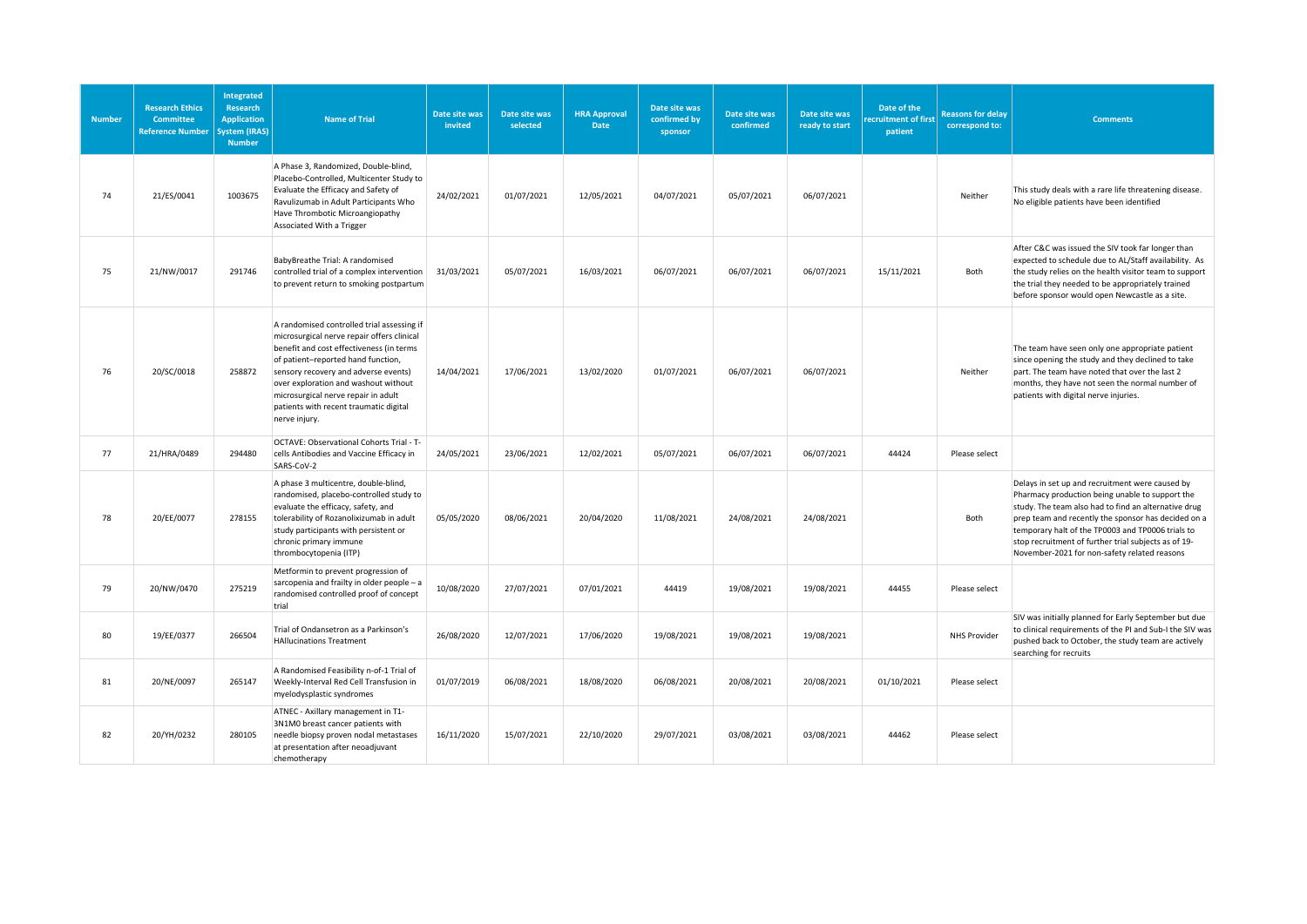| <b>Number</b> | <b>Research Ethics</b><br><b>Committee</b><br><b>Reference Number</b> | <b>Integrated</b><br>Research<br><b>Application</b><br>ystem (IRAS)<br><b>Number</b> | <b>Name of Trial</b>                                                                                                                                                                                                                                | Date site was<br>invited | Date site was<br>selected | <b>HRA Approval</b><br><b>Date</b> | Date site was<br>confirmed by<br>sponsor | Date site was<br>confirmed | Date site was<br>ready to start | Date of the<br>ecruitment of first<br>patient | <b>Reasons for delay</b><br>correspond to: | <b>Comments</b>                                                                                                                                                                                                                                                                                                                                                                                                                                                              |
|---------------|-----------------------------------------------------------------------|--------------------------------------------------------------------------------------|-----------------------------------------------------------------------------------------------------------------------------------------------------------------------------------------------------------------------------------------------------|--------------------------|---------------------------|------------------------------------|------------------------------------------|----------------------------|---------------------------------|-----------------------------------------------|--------------------------------------------|------------------------------------------------------------------------------------------------------------------------------------------------------------------------------------------------------------------------------------------------------------------------------------------------------------------------------------------------------------------------------------------------------------------------------------------------------------------------------|
| 83            | 21/WM/0017                                                            | 287442                                                                               | A Phase 2a/2b Randomized Double-Blind<br>Placebo-Controlled Study to Evaluate the<br>Efficacy and Safety of Volixibat in Adult<br>Women with Intrahepatic Cholestasis of<br>Pregnancy and Elevated Serum Bile Acid<br>Concentrations (OHANA)        | 25/03/2021               | 27/08/2021                | 08/03/2021                         | 30/08/2021                               | 31/08/2021                 | 31/08/2021                      |                                               | Neither                                    | This is a commercial trial testing a new treatment for<br>pregnant women. The trial has a huge number of<br>exclusion criteria, and a significant proportion of<br>women are declining to participate                                                                                                                                                                                                                                                                        |
| 84            | 20/EE/0252                                                            | 276415                                                                               | Pharmacological management of seizures<br>post traumatic brain injury (MAST)                                                                                                                                                                        | 31/03/2021               | 02/06/2021                | 20/01/2021                         | 20/07/2021                               | 09/08/2021                 | 09/08/2021                      | 44428                                         | <b>NHS Provider</b>                        | Delays to confirmation and capacity were caused by<br>staff annual leave after contract was signed and PI<br>wanting to see the first participant on their return<br>from leave                                                                                                                                                                                                                                                                                              |
| 85            | 21/FT/0058                                                            | 293068                                                                               | A Phase 1 Study Exploring the Safety,<br>Tolerability, Pharmacokinetics, and<br>Pharmacodynamics of INCB099318 in<br>Participants With Select Advanced Solid<br>Tumors                                                                              | 22/04/2021               | 11/08/2021                | 17/05/2021                         | 19/08/2021                               | 19/08/2021                 | 19/08/2021                      | 44487                                         | Please select                              |                                                                                                                                                                                                                                                                                                                                                                                                                                                                              |
| 86            | 21/FT/0069                                                            | 290279                                                                               | A multicenter, randomized, double-blind,<br>parallel group, placebo-controlled study<br>to evaluate the efficacy and safety of<br>iptacopan (LNP023) in complement 3<br>glomerulopathy                                                              | 06/05/2021               | 29/07/2021                | 07/07/2021                         | 12/08/2021                               | 16/08/2021                 | 16/08/2021                      | 07/09/2021                                    | Please select                              |                                                                                                                                                                                                                                                                                                                                                                                                                                                                              |
| 87            | 21/WS/0003                                                            | 286426                                                                               | COLO-DETECT: A Randomised Controlled<br>Trial of Lesion Detection at Colonoscopy<br>Using the GI Genius™ Artificial<br>Intelligence Platform                                                                                                        | 18/05/2021               | 13/08/2021                | 25/01/2021                         | 16/08/2021                               | 16/08/2021                 | 16/08/2021                      | 03/12/2021                                    | Neither                                    | No eligible participants seen during the reported<br>period because of the strict participant eligibility<br>criteria due to the small patient population                                                                                                                                                                                                                                                                                                                    |
| 88            | 21/NW/0109                                                            | 1003688                                                                              | A MULTICENTER, OPEN LABEL EXTENSION<br>STUDY TO EVALUATE THE LONG TERM<br>SAFETY AND TOLERABILITY OF<br><b>FARICIMAB IN PATIENTS WITH</b><br>NEOVASCULAR AGE-RELATED MACULAR<br>DEGENERATION (AVONELLE-X)                                           | 15/06/2021               | 30/07/2021                | 18/06/2021                         | 03/08/2021                               | 04/08/2021                 | 04/08/2021                      | 44413                                         | Please select                              |                                                                                                                                                                                                                                                                                                                                                                                                                                                                              |
| 89            | 18/EM/0190                                                            | 243165                                                                               | A Phase 3, Multicenter, Double-blind,<br>Randomized, Placebo-controlled, Parallel-<br>group Study to Investigate the Efficacy<br>and Safety of CSL112 in Subjects with<br>Acute Coronary Syndrome                                                   | 08/10/2018               | 24/08/2021                | 14/09/2018                         | 08/09/2021                               | 09/09/2021                 | 09/09/2021                      | 16/11/2021                                    | Sponsor                                    | Delays to recruitment were caused by issues with<br>supplies for the infusion. The sponsor only informed<br>the research team at the SIV that they had to source<br>their own stock of the infusion bags/Kits and some of<br>the items are not stocked in the trust. They had to<br>liaise with supplies, request quotes from the<br>manufacture and then order the non-stock items. Due<br>to COVID this all took longer that usual                                         |
| 90            | 18/WM/0227                                                            | 235254                                                                               | The Carboprost or Oxytocin Postpartum<br>haemorrhage Effectiveness Study.<br>Carboprost vs Oxytocin as the First Line<br>Treatment of Primary Postpartum<br>Haemorrhage; A phase IV, double-blind,<br>double-dummy, randomised controlled<br>trial. | 16/08/2019               | 28/05/2021                | 28/11/2018                         | 07/09/2021                               | 08/09/2021                 | 08/09/2021                      |                                               | Sponsor                                    | Delays were caused by the sponsor not providing<br>signatures after being chased by goverance team over<br>a period of many weeks. Recruitment has been<br>delayed as many of the medical staff within maternity<br>have to be trained and this has been slow due to staff<br>absences due to the pandemic. The research fridge<br>where the IMP is held had to be replaced and the<br>team are in the process of installing a new fridge this<br>taken longer than expected |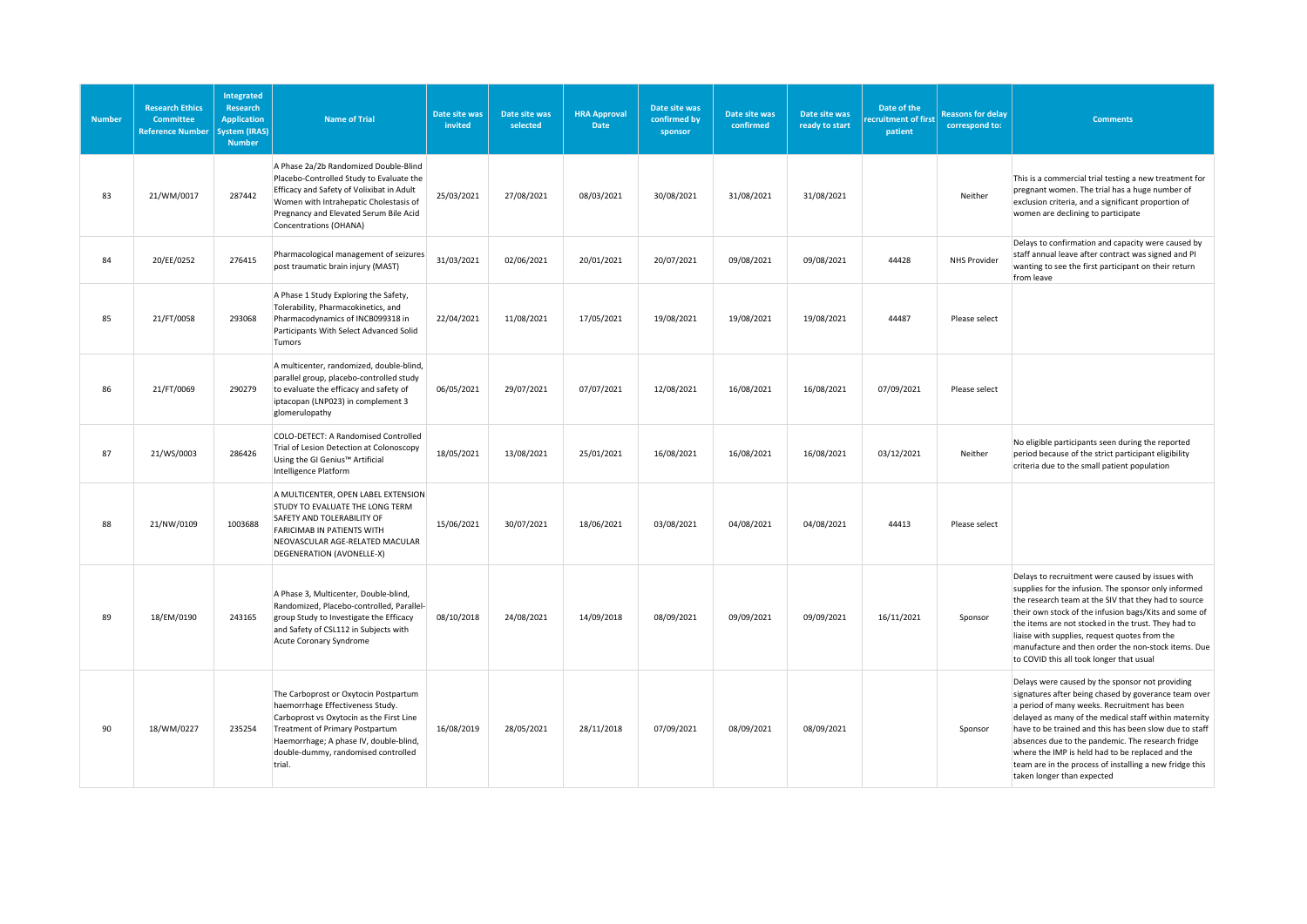| <b>Number</b> | <b>Research Ethics</b><br><b>Committee</b><br><b>Reference Number</b> | <b>Integrated</b><br>Research<br><b>Application</b><br>ystem (IRAS)<br><b>Number</b> | <b>Name of Trial</b>                                                                                                                                                                                                                                                                                                                                                                               | Date site was<br>invited | Date site was<br>selected | <b>HRA Approval</b><br><b>Date</b> | Date site was<br>confirmed by<br>sponsor | Date site was<br>confirmed | Date site was<br>ready to start | Date of the<br>ecruitment of first<br>patient | <b>Reasons for delay</b><br>correspond to: | <b>Comments</b>                                                                                                                                                                                                                                                                                                                                                                                                    |
|---------------|-----------------------------------------------------------------------|--------------------------------------------------------------------------------------|----------------------------------------------------------------------------------------------------------------------------------------------------------------------------------------------------------------------------------------------------------------------------------------------------------------------------------------------------------------------------------------------------|--------------------------|---------------------------|------------------------------------|------------------------------------------|----------------------------|---------------------------------|-----------------------------------------------|--------------------------------------------|--------------------------------------------------------------------------------------------------------------------------------------------------------------------------------------------------------------------------------------------------------------------------------------------------------------------------------------------------------------------------------------------------------------------|
| 91            | 19/SC/0456                                                            | 266074                                                                               | A Phase 1b/2 Randomised, Placebo-<br>controlled, Dose-ranging Study to<br>Evaluate Safety, Tolerability and<br>Immunogenicity of a Chimpanzee<br>Adenovirus (ChAdOx1)-vectored<br>Multigenotype High Risk Human<br>Papillomavirus (hrHPV) Vaccine and<br>Modified Vaccinia Ankara (MVA)-<br>vectored Multigenotype hrHPV Vaccine<br>in Women with Low-grade HPV-related<br><b>Cervical Lesions</b> | 23/10/2019               | 18/08/2021                | 13/08/2020                         | 13/09/2021                               | 15/09/2021                 | 15/09/2021                      |                                               | Neither                                    | A number of women have received the Patient<br>Information Leaflet but were not prepared to commit<br>to the time commitment of the study                                                                                                                                                                                                                                                                          |
| 92            | 19/WS/0123                                                            | 227793                                                                               | Motor Neurone Disease Systematic Multi-<br>arm Adaptive Randomised Trial (MND-<br>SMART)                                                                                                                                                                                                                                                                                                           | 10/02/2020               | 22/02/2021                | 14/10/2019                         | 07/07/2021                               | 20/09/2021                 | 20/09/2021                      | 25/10/2021                                    | Both                                       | This study was submitted to R&D in February 2021,<br>shortly after an amendment was submitted that<br>required an additional finance review, the contract<br>was at signature stage when the Newcastle pharmacy<br>team expressed capacity concerns and said they were<br>unable to support the study at the time. Pharmacy<br>reconfirmed capacity to support the study on Friday<br>17th September 2021 by email |
| 93            | 20/SC/0041                                                            | 275334                                                                               | Study title: OPtimizaTIon of Left MAin<br>PCI with IntravascuLar Ultrasound. The<br><b>OPTIMAL Randomized Controlled Trial</b>                                                                                                                                                                                                                                                                     | 27/02/2020               | 06/08/2021                | 15/06/2020                         | 02/09/2021                               | 02/09/2021                 | 44461                           | 27/10/2021                                    | Sponsor                                    | Delays to recruitment of first patient were caused by<br>the sponsor not giving green light until 3 weeks after<br>trust approval of the study                                                                                                                                                                                                                                                                     |
| 94            | 18/SC/0028                                                            | 235714                                                                               | A Phase 1 Multicenter, Open-Label Study<br>to Assess The Safety, Pharmacokinetics<br>And Preliminary Efficacy of CC-92480 in<br>Combination With Dexamethasone in<br>Subjects With Relapsed And Refractory<br>Multiple Myeloma                                                                                                                                                                     | 30/09/2020               | 02/08/2021                | 08/03/2018                         | 28/09/2021                               | 28/09/2021                 | 28/09/2021                      | 44488                                         | Both                                       | Initial finance issues sent to sponsor on 16th August<br>with the contract going back and forth between<br>sponsor and Trust until agreement on 16th<br>September, when final contract was sent to sponsor<br>for signature. Sponsor signed contract on 28th<br>September (contract sent for Trust signature same<br>day)                                                                                          |
| 95            | 19/EE/0228                                                            | 260350                                                                               | Sugar or Salt (SOS) trial: Hyperosmolar<br>therapy in traumatic brain injury                                                                                                                                                                                                                                                                                                                       | 16/10/2020               | 02/08/2021                | 18/12/2019                         | 15/09/2021                               | 15/09/2021                 | 15/09/2021                      |                                               | Sponsor                                    | Sponsor delays were caused because they to a long<br>time to sign the contract. No patient has been<br>recruited because staff, resources and time have been<br>diverted to COVID-19 studies over the last year. This is<br>a critical care study                                                                                                                                                                  |
| 96            | 21/L0/0449                                                            | 1003652                                                                              | Randomised controlled trial of plasma<br>cell depletion for severe Graves' disease                                                                                                                                                                                                                                                                                                                 | 29/10/2020               | 25/08/2021                | 08/07/2021                         | 44447                                    | 15/09/2021                 | 15/09/2021                      | 11/10/2021                                    | Please select                              |                                                                                                                                                                                                                                                                                                                                                                                                                    |
| 97            | 20/LO/1207                                                            | 282292                                                                               | A Double-blind Randomized, Placebo-<br>Controlled Study and Open-label Long<br>Term Extension to Evaluate the Efficacy<br>and Safety of Elafibranor 80 mg in<br>Patients with Primary Biliary Cholangitis<br>with Inadequate Response or Intolerance<br>to Ursodeoxycholic Acid                                                                                                                    | 30/12/2020               | 24/08/2021                | 17/02/2021                         | 02/09/2021                               | 03/09/2021                 | 03/09/2021                      |                                               | Neither                                    | No eligible participants seen due to them taking<br>second line drugs that excludes them from the trial.<br>The team are actively searching for participants                                                                                                                                                                                                                                                       |
| 98            | 20/EE/0294                                                            | 288140                                                                               | A Phase 3, Randomized, Double-blind,<br>Multicenter, Placebo-Controlled Study of<br>Inebilizumab Efficacy and Safety in IgG4<br><b>Related Disease</b>                                                                                                                                                                                                                                             | 11/01/2021               | 30/04/2021                | 04/02/2021                         | 20/09/2021                               | 21/09/2021                 | 21/09/2021                      |                                               | Sponsor                                    | Sponsor delays with contracting queries. The study<br>team had a patient set to recruit and unfortunately<br>they had a very low titre positive antibody, which<br>meant they were not eligible. The team continue to<br>actively search but unfortunately, this is a rare disease<br>and active /flaring patients have already been treated                                                                       |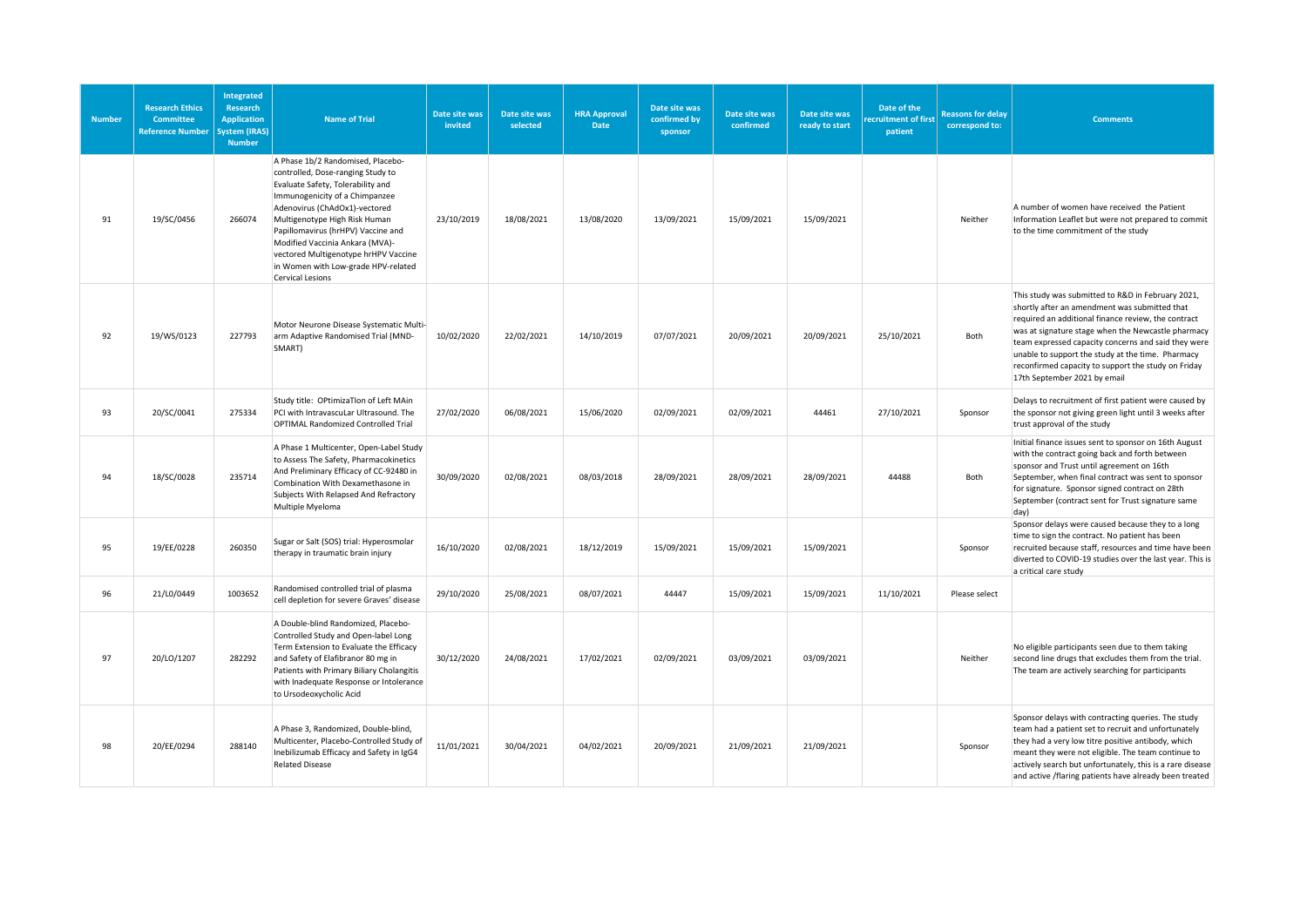| <b>Number</b> | <b>Research Ethics</b><br>Committee<br><b>Reference Number</b> | Integrated<br><b>Research</b><br><b>Application</b><br>ystem (IRAS)<br><b>Number</b> | <b>Name of Trial</b>                                                                                                                                                                                                                                                                                                                                  | Date site was<br>invited | Date site was<br>selected | <b>HRA Approval</b><br>Date | Date site was<br>confirmed by<br>sponsor | Date site was<br>confirmed | Date site was<br>ready to start | Date of the<br>ecruitment of first<br>patient | <b>Reasons for delay</b><br>correspond to: | <b>Comments</b>                                                                                                                                                                                                                                                                          |
|---------------|----------------------------------------------------------------|--------------------------------------------------------------------------------------|-------------------------------------------------------------------------------------------------------------------------------------------------------------------------------------------------------------------------------------------------------------------------------------------------------------------------------------------------------|--------------------------|---------------------------|-----------------------------|------------------------------------------|----------------------------|---------------------------------|-----------------------------------------------|--------------------------------------------|------------------------------------------------------------------------------------------------------------------------------------------------------------------------------------------------------------------------------------------------------------------------------------------|
| 99            | 21/PR/0752                                                     | 280032                                                                               | Methodological validation of an<br>intermittent shuttle walking protocol in<br>the context of pulmonary rehabilitation<br>in patients with Chronic Obstructive<br><b>Pulmonary Disease</b>                                                                                                                                                            | 20/01/2021               | 10/09/2021                | 23/07/2021                  | 13/09/2021                               | 13/09/2021                 | 13/09/2021                      | 44460                                         | Please select                              |                                                                                                                                                                                                                                                                                          |
| 100           | 21/NS/0007                                                     | 291857                                                                               | Multi-centre prospective observational<br>cohort study: To assess the performance<br>of single use duodenoscope                                                                                                                                                                                                                                       | 19/04/2021               | 27/07/2021                | 11/02/2021                  | 01/09/2021                               | 01/09/2021                 | 01/09/2021                      |                                               | Neither                                    | Patients have been sought and one patient who met<br>the criteria declined. The team are trying very hard to<br>recruit but are limited due to COVID related factors                                                                                                                     |
| 101           | 21/NE/0077                                                     | 286650                                                                               | A double-blind, placebo-controlled, study<br>to evaluate the efficacy and safety of 24<br>weeks treatment with REN001 in patients<br>with Primary Mitochondrial Myopathy<br>(PMM)                                                                                                                                                                     | 21/04/2021               | 16/08/2021                | 12/05/2021                  | 16/09/2021                               | 16/09/2021                 | 16/09/2021                      |                                               | Neither                                    | Recruitment has been delayed due to participants who<br>have expressed interest in the study being hesitant to<br>travel long distances to site due to COVID                                                                                                                             |
| 102           | 19/WA/0019                                                     | 247285                                                                               | ROSSINI 2: A Phase III, multi-arm, multi-<br>stage (MAMS) pragmatic, blinded<br>(patient and outcome assessor)<br>multicentre, randomised controlled trial<br>(RCT) with an internal pilot, to evaluate<br>the use of three in-theatre interventions,<br>alone or in combination, to reduce SSI<br>rates in patients undergoing abdominal<br>surgery. | 18/06/2021               | 11/08/2021                | 01/02/2019                  | 07/09/2021                               | 08/09/2021                 | 08/09/2021                      | 44448                                         | Please select                              |                                                                                                                                                                                                                                                                                          |
| 103           | 21/YH/0033                                                     | 290847                                                                               | Breathing Retraining for Asthma Trial of<br>Home Exercises for Teenagers;<br>repurposing, refining and feasibility -<br>Stage 3                                                                                                                                                                                                                       | 01/07/2021               | 28/07/2021                | 16/04/2021                  | 03/09/2021                               | 03/09/2021                 | 03/09/2021                      | 03/10/2021                                    | Please select                              |                                                                                                                                                                                                                                                                                          |
| 104           | 21/SC/0261                                                     | 300456                                                                               | Post-approval follow-up for the COV001<br>and 002 trials, to determine the long-<br>term safety and character of<br>immunological response to the ChAdOx1<br>nCoV-19 coronavirus vaccine                                                                                                                                                              | 10/08/2021               | 13/09/2021                | 20/08/2021                  | 14/09/2021                               | 15/09/2021                 | 16/09/2021                      | 23/09/2021                                    | Please select                              |                                                                                                                                                                                                                                                                                          |
| 105           | 20/LO/1289                                                     | 1003429                                                                              | Efficacy and Safety Study of Vatiquinone<br>for the Treatment of Refractory Epilepsy<br>in Subjects with Mitochondrial Disease                                                                                                                                                                                                                        | 16/12/2020               | 29/06/2021                | 20/01/2021                  | 21/07/2021                               | 22/07/2021                 | 22/07/2021                      | 28/09/2021                                    | Both                                       | Delays to recruitment were caused by sponsor sorting<br>out logins for study staff and site files delays. The PI<br>also caused delays as he preferred the study to go<br>active after his annual leave as the cohort of children<br>are hard to recruit over the summer school holidays |
| 106           | 19/LO/0043                                                     | 255663                                                                               | A long-term extension trial of the Phase<br>III lipid-lowering trials to assess the effect<br>of long-term dosing of inclisiran given as<br>subcutaneous injections in subjects with<br>high cardiovascular risk and elevated LDL-<br>$\mathsf{C}$                                                                                                    | 16/03/2021               | 09/07/2021                | 01/03/2019                  | 09/07/2021                               | 12/07/2021                 | 12/07/2021                      | 13/08/2021                                    | Please select                              |                                                                                                                                                                                                                                                                                          |
| 107           | 21/WM/0012                                                     | 288511                                                                               | A Phase 2, Open-Label, Multicenter Study<br>to Evaluate the Safety and Efficacy of the<br>Oral Pan-RAF Inhibitor DAY101 in<br>Pediatric Patients with BRAF-Altered,<br>Recurrent or Progressive Low-Grade<br>Glioma                                                                                                                                   | 11/01/2021               | 18/08/2021                | 23/03/2021                  | 25/10/2021                               | 27/10/2021                 | 27/10/2021                      |                                               | Sponsor                                    | Initial delays were caused by the sponsor giving the<br>incorrect invoicing address on the contract. No eligible<br>patient has been seen during the reporting period                                                                                                                    |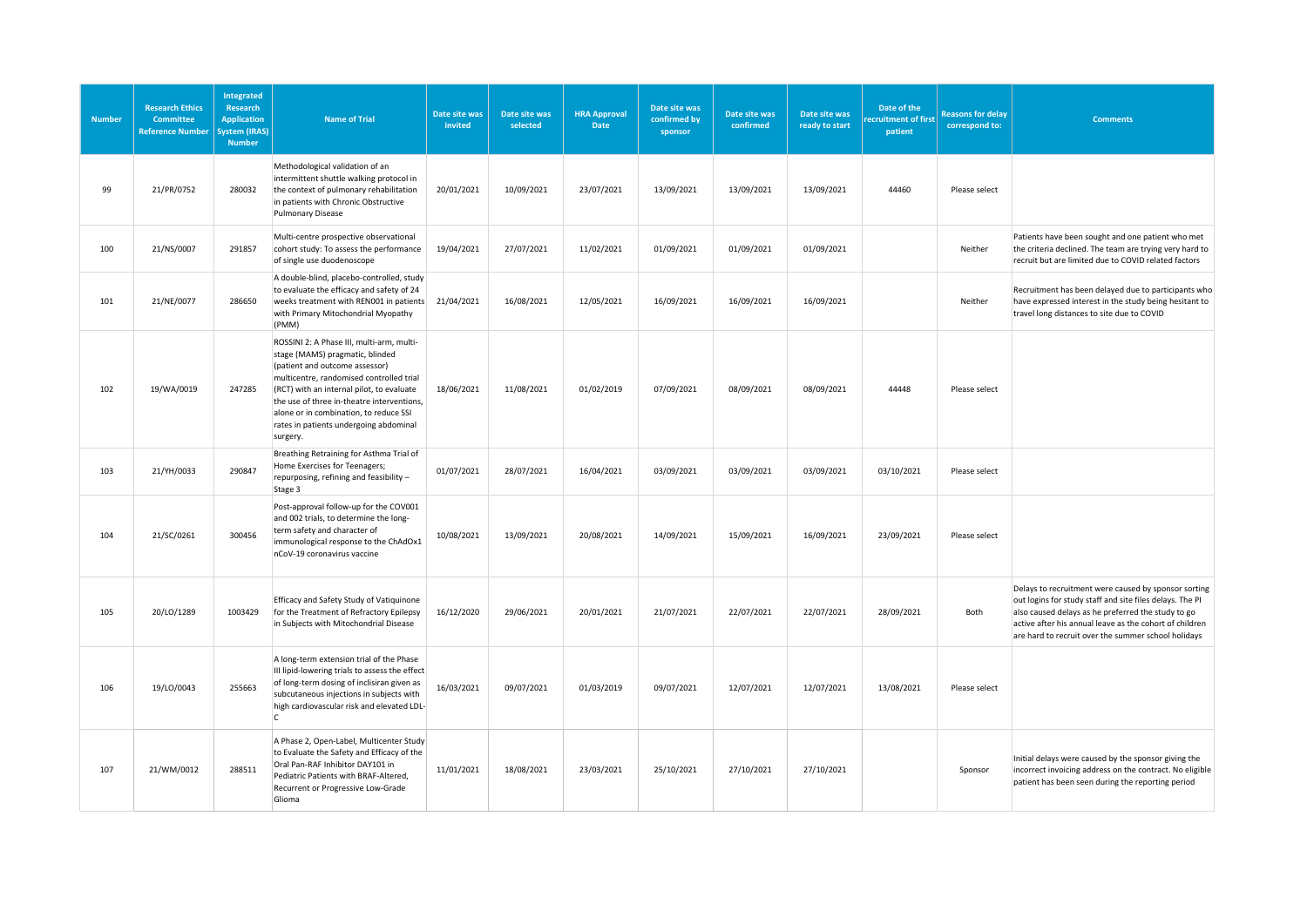| <b>Number</b> | <b>Research Ethics</b><br><b>Committee</b><br><b>Reference Number</b> | Integrated<br><b>Research</b><br><b>Application</b><br>ystem (IRAS)<br><b>Number</b> | <b>Name of Trial</b>                                                                                                                                                                                                                                                                                              | Date site was<br>invited | Date site was<br>selected | <b>HRA Approval</b><br>Date | Date site was<br>confirmed by<br>sponsor | Date site was<br>confirmed | Date site was<br>ready to start | Date of the<br>ecruitment of first<br>patient | <b>Reasons for delay</b><br>correspond to: | <b>Comments</b>                                                                                                                                                                                                                               |
|---------------|-----------------------------------------------------------------------|--------------------------------------------------------------------------------------|-------------------------------------------------------------------------------------------------------------------------------------------------------------------------------------------------------------------------------------------------------------------------------------------------------------------|--------------------------|---------------------------|-----------------------------|------------------------------------------|----------------------------|---------------------------------|-----------------------------------------------|--------------------------------------------|-----------------------------------------------------------------------------------------------------------------------------------------------------------------------------------------------------------------------------------------------|
| 108           | 20/NE/0243                                                            | 289044                                                                               | Double-blind, randomised, placebo-<br>controlled, phase II dose-finding study<br>comparing different doses of RhuDex<br>granules with placebo in the treatment of<br>primary biliary cholangitis                                                                                                                  | 09/02/2021               | 12/07/2021                | 07/12/2020                  | 07/10/2021                               | 11/10/2021                 | 11/10/2021                      |                                               | Sponsor                                    | Delays were caused by sponsors response to financial<br>queries. No patient has been seen who fits the<br>eligibility criteria                                                                                                                |
| 109           | 20/WM/0302                                                            | 276338                                                                               | Comparing the effectiveness of side-lying<br>sleep positioning to back-lying at<br>reducing oxygen desaturation resulting<br>from Obstructive Sleep Apnoea in infants<br>with cleft palate.                                                                                                                       | 17/02/2021               | 21/06/2021                | 22/12/2020                  | 18/10/2021                               | 27/10/2021                 | 27/10/2021                      |                                               | Sponsor                                    | Delays were caused by sponsors not progressing the<br>contract due to lack of study equipment. No patient<br>has been identified that fits the eligibility criteria                                                                           |
| 110           | 21/FT/0021                                                            | 290662                                                                               | A Phase 1-2 Study of the Safety,<br>Pharmacokinetics, and Activity of<br>ASTX029 in Subjects With Advanced Solid<br>Tumors                                                                                                                                                                                        | 19/04/2021               | 24/08/2021                | 21/04/2021                  | 12/10/2021                               | 14/10/2021                 | 14/10/2021                      |                                               | Sponsor                                    | Delays were caused by sponsor reviewing the<br>contract. No patient has been seen that fits the<br>eligibility criteria                                                                                                                       |
| 111           | 20/SC/0328                                                            | 287955                                                                               | Phase I/II Study of the Safety,<br>Pharmacokinetics, and Preliminary<br>Clinical Activity of BT5528 in Patients<br>with Advanced Malignancies Associated<br>with EphA2 Expression                                                                                                                                 | 19/04/2021               | 25/08/2021                | 09/10/2020                  | 04/10/2021                               | 05/10/2021                 | 05/10/2021                      |                                               | Sponsor                                    | Delays were caused waiting for the sponsor signature<br>on the contract. No eligible particants seen during this<br>reported period                                                                                                           |
| 112           | 20/EE/0293                                                            | 276366                                                                               | Vitrectomy, subretinal Tissue<br>plasminogen activator and Intravitreal<br>Gas for submacular haemorrhage<br>secondary to Exudative age-Related<br>macular degeneration (TIGER): a phase 3,<br>pan-European, two-group, active-control,<br>observer-masked, superiority,<br>randomised controlled surgical trial. | 27/04/2021               | 15/09/2021                | 19/02/2021                  | 17/09/2021                               | 06/10/2021                 | 06/10/2021                      |                                               | Sponsor                                    | Study is still awaiting green light from sponsor                                                                                                                                                                                              |
| 113           | 20/NE/0219                                                            | 284245                                                                               | A phase IIa efficacy and safety trial with<br>intravenous S95011 in primary Sjögren's<br>Syndrome patients.<br>An international, multicentre,<br>randomised, double-blind, placebo-<br>controlled study.                                                                                                          | 04/05/2021               | 04/10/2021                | 20/10/2020                  | 08/10/2021                               | 14/10/2021                 | 14/10/2021                      |                                               | Sponsor                                    | Study is still awaiting green light from sponsor                                                                                                                                                                                              |
| 114           | 21/FT/0050                                                            | 294543                                                                               | A randomised double-blind placebo-<br>controlled clinical trial investigating the<br>effect and safety of oral semaglutide in<br>subjects with early Alzheimer's disease<br>(EVOKE plus)                                                                                                                          | 10/05/2021               | 22/09/2021                | 20/05/2021                  | 08/10/2021                               | 13/10/2021                 | 13/10/2021                      |                                               | Neither                                    | The study team have been unable to recruit as the<br>PET/MR has been out of action due to an act of<br>vandalism in December. The PI and study team are<br>currently exploring other options for the screening<br>requirements in this study. |
| 115           | 21/WA/0288                                                            | 277338                                                                               | Fitness AfteR Oesophagectomy- an<br>external pilot trial of the impact of<br>rehabilitation on quality of life after<br>surgery for oesophageal cancer                                                                                                                                                            | 04/06/2021               | 13/10/2021                | 28/09/2021                  | 14/10/2021                               | 14/10/2021                 | 14/10/2021                      | 44511                                         | Please select                              |                                                                                                                                                                                                                                               |
| 116           | 21/EE/0129                                                            | 296931                                                                               | Aortic, Peripheral & Venous (APV)<br>PRODUCT SURVEILLANCE REGISTRY (PSR)<br>PLATFORM BASE                                                                                                                                                                                                                         | 24/05/2021               | 01/10/2021                | 10/08/2021                  | 05/10/2021                               | 26/10/2021                 | 26/10/2021                      |                                               | Sponsor                                    | Green light from sponsor was not received until<br>17/12/21 because of delayed documentation                                                                                                                                                  |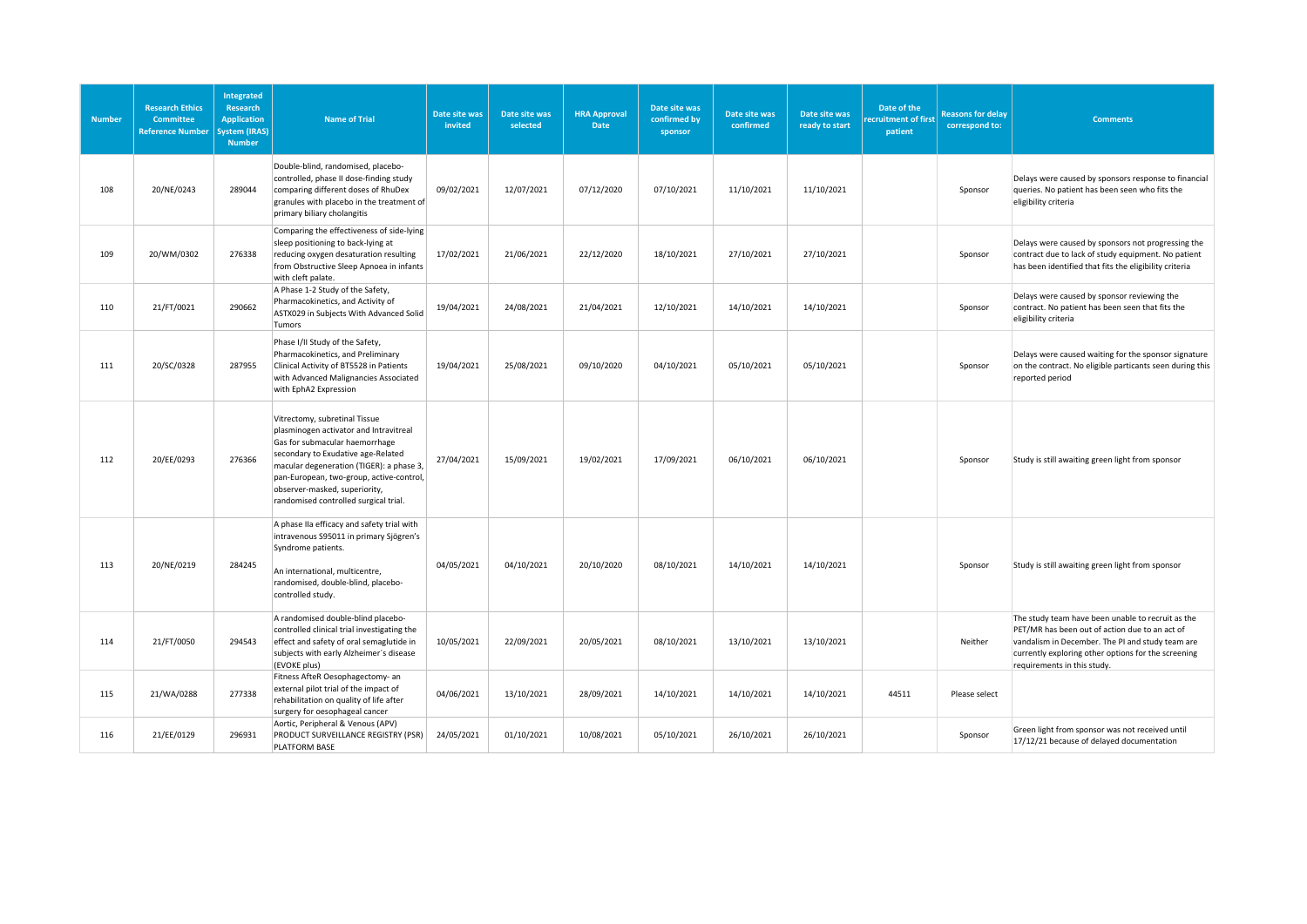| <b>Number</b> | <b>Research Ethics</b><br><b>Committee</b><br><b>Reference Number</b> | <b>Integrated</b><br>Research<br><b>Application</b><br><b>System</b> (IRAS)<br><b>Number</b> | <b>Name of Trial</b>                                                                                                                                                                                                                                                                                                  | Date site was<br>invited | Date site was<br>selected | <b>HRA Approval</b><br>Date | Date site was<br>confirmed by<br>sponsor | Date site was<br>confirmed | Date site was<br>ready to start | Date of the<br>ecruitment of first<br>patient | <b>Reasons for delay</b><br>correspond to: | <b>Comments</b>                                                                                                                                               |
|---------------|-----------------------------------------------------------------------|----------------------------------------------------------------------------------------------|-----------------------------------------------------------------------------------------------------------------------------------------------------------------------------------------------------------------------------------------------------------------------------------------------------------------------|--------------------------|---------------------------|-----------------------------|------------------------------------------|----------------------------|---------------------------------|-----------------------------------------------|--------------------------------------------|---------------------------------------------------------------------------------------------------------------------------------------------------------------|
| 117           | 21/FT/0090                                                            | 300783                                                                                       | A randomized, double-blind, head-to-<br>head comparison of dupilumab versus<br>omalizumab in severe Chronic<br>Rhinosinusitis with Nasal Polyps<br>(CRSwNP) and comorbid asthma patients                                                                                                                              | 01/07/2021               | 28/09/2021                | 26/08/2021                  | 12/10/2021                               | 13/10/2021                 | 13/10/2021                      |                                               | <b>NHS Provider</b>                        | The study team are still awaiting Green Light from<br>Pharmacy                                                                                                |
| 118           | 20/LO/1291                                                            | 292074                                                                                       | The effect of semaglutide in subjects with<br>non-cirrhotic non-alcoholic<br>steatohepatitis                                                                                                                                                                                                                          | 26/07/2021               | 18/10/2021                | 12/02/2021                  | 28/10/2021                               | 29/10/2021                 | 29/10/2021                      |                                               | Sponsor                                    | Study team are still awaiting Green Light confirmation<br>from the sponsor                                                                                    |
| 119           | 20/SS/0039                                                            | 277102                                                                                       | EdoxabaN foR IntraCranial Haemorrhage<br>survivors with atrial fibrillation (ENRICH-<br>AF)                                                                                                                                                                                                                           | 13/08/2021               | 21/09/2021                | 03/02/2021                  | 21/10/2021                               | 28/10/2021                 | 28/10/2021                      |                                               | Sponsor                                    | The study did not receive the green light from sponsor<br>until late December                                                                                 |
| 120           | 21/LO/0389                                                            | 296448                                                                                       | TCB008 Gamma Delta T Cell Therapy in<br>COVID-19                                                                                                                                                                                                                                                                      | 25/08/2021               | 21/10/2021                | 14/10/2021                  | 29/10/2021                               | 29/10/2021                 | 29/10/2021                      |                                               | Please select                              |                                                                                                                                                               |
| 121           | 21/HRA/3483                                                           | 303827                                                                                       | A multi-centre randomised controlled<br>trial examining the effects of temporarily<br>suspending low-dose methotrexate<br>treatment for two weeks after SARS-CoV-<br>2 vaccine booster on vaccine response in<br>immunosuppressed adults with<br>inflammatory conditions, including a<br>nested mechanistic sub-study | 31/08/2021               | 24/09/2021                | 23/08/2021                  | 30/09/2021                               | 07/10/2021                 | 07/10/2021                      | 25/10/2021                                    | Please select                              |                                                                                                                                                               |
| 122           | 19/YH/0317                                                            | 265113                                                                                       | Prehabilitation in Elective Patients<br>Undergoing Cardiac Surgery: A<br>Randomised Controlled Trial                                                                                                                                                                                                                  | 02/09/2021               | 04/10/2021                | 28/10/2019                  | 05/10/2021                               | 19/10/2021                 | 19/10/2021                      |                                               | NHS Provider                               | The study has been put on hold because the PI is<br>unavailable at present. Also no patients are coming<br>into hospital for the rehab procedure due to COVID |
| 123           | 21/EM/0177                                                            | 292216                                                                                       | Adjunctive Vagus Nerve Stimulation for<br>Improving Neural control of Gait in<br>Parkinson's Disease                                                                                                                                                                                                                  | 17/09/2021               | 05/11/2021                | 26/08/2021                  | 12/11/2021                               | 15/11/2021                 | 15/11/2021                      |                                               | Please select                              |                                                                                                                                                               |
| 124           | 21/NE/0083                                                            | 277408                                                                                       | Control, Fludrocortisone or Midodrine for<br>the treatment of Orthostatic<br>Hypotension: A Randomised Controlled<br>Trial                                                                                                                                                                                            | 02/10/2019               | 25/10/2021                | 15/06/2021                  | 25/11/2021                               | 26/11/2021                 | 26/11/2021                      |                                               | Please select                              |                                                                                                                                                               |
| 125           | 19/LO/0456                                                            | 228992                                                                                       | European Proof-of-Concept Therapeutic<br>Stratification Trial of Molecular<br>Anomalies in Relapsed or Refractory<br>Tumours                                                                                                                                                                                          | 11/11/2019               | 24/09/2021                | 29/05/2019                  | 18/11/2021                               | 26/11/2021                 | 26/11/2021                      |                                               | <b>NHS Provider</b>                        | Contract signing delays were caused by individual<br>Trust departments. No eligible participants has bee<br>identified during this reporting period           |
| 126           | 21/YH/0137                                                            | 281536                                                                                       | TRANscranial direct current Stimulation<br>for FOcal Refractory epilepsy in<br>Mitochondrial disease (TRANSFORM):<br>delayed-start, randomised, double-<br>blinded, placebo-controlled trial                                                                                                                          | 07/10/2020               | 01/11/2021                | 14/09/2021                  | 12/11/2021                               | 16/11/2021                 | 16/11/2021                      |                                               | Please select                              |                                                                                                                                                               |
| 127           | 21/LO/0540                                                            | 290737                                                                                       | A virtual pathway to improving the<br>efficiency of MRI scanning                                                                                                                                                                                                                                                      | 05/10/2020               | 24/11/2021                | 14/09/2021                  | 24/11/2021                               | 24/11/2021                 | 24/11/2021                      |                                               | Please select                              |                                                                                                                                                               |
| 128           | 21/SC/0017                                                            | 268864                                                                                       | MultiStem® Administration for Stroke<br>Treatment and Enhanced Recovery Study<br>(MASTERS-2)                                                                                                                                                                                                                          | 03/03/2021               | 15/09/2021                | 14/06/2021                  | 18/10/2021                               | 04/11/2021                 | 04/11/2021                      |                                               | Sponsor                                    | Delays were caused by sponsor not signing the<br>contract in time. No patients have been identified who<br>meet the strict eligibility criteria               |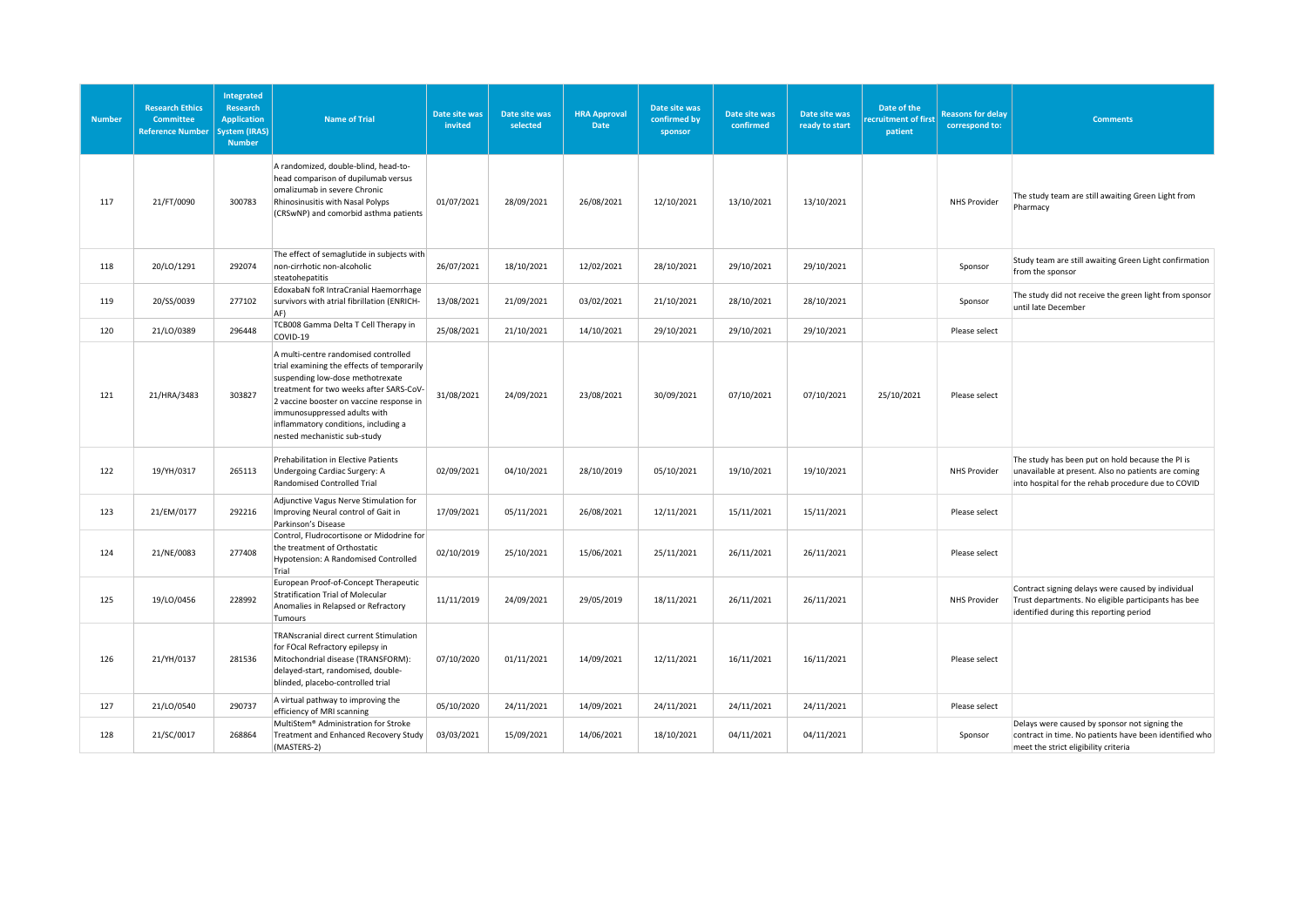| <b>Number</b> | <b>Research Ethics</b><br><b>Committee</b><br><b>Reference Number</b> | Integrated<br>Research<br><b>Application</b><br>ystem (IRAS)<br><b>Number</b> | <b>Name of Trial</b>                                                                                                                                                                                                                                                                                                                                                       | Date site was<br>invited | Date site was<br>selected | <b>HRA Approval</b><br>Date | Date site was<br>confirmed by<br>sponsor | Date site was<br>confirmed | Date site was<br>ready to start | Date of the<br>ecruitment of first<br>patient | <b>Reasons for delay</b><br>correspond to: | <b>Comments</b>                                                                                                                                                                 |
|---------------|-----------------------------------------------------------------------|-------------------------------------------------------------------------------|----------------------------------------------------------------------------------------------------------------------------------------------------------------------------------------------------------------------------------------------------------------------------------------------------------------------------------------------------------------------------|--------------------------|---------------------------|-----------------------------|------------------------------------------|----------------------------|---------------------------------|-----------------------------------------------|--------------------------------------------|---------------------------------------------------------------------------------------------------------------------------------------------------------------------------------|
| 129           | 21/EE/0055                                                            | 1003560                                                                       | A PHASE IIB, RANDOMIZED, DOUBLE-<br>BLIND, PLACEBO-CONTROLLED,<br>MULTICENTER STUDY TO EVALUATE THE<br>EFFICACY AND SAFETY OF INTRAVENOUS<br>PRASINEZUMAB IN PARTICIPANTS WITH<br><b>EARLY PARKINSON'S</b><br><b>DISEASE</b>                                                                                                                                               | 16/04/2021               | 11/11/2021                | 09/03/2021                  | 24/11/2021                               | 17/11/2021                 | 24/11/2021                      |                                               | Please select                              |                                                                                                                                                                                 |
| 130           | 21/NE/0145                                                            | 300809                                                                        | Telehealth exercise for patients with<br>primary liver cancer                                                                                                                                                                                                                                                                                                              | 01/06/2021               | 02/11/2021                | 16/09/2021                  | 03/11/2021                               | 03/11/2021                 | 03/11/2021                      | 44522                                         | Please select                              |                                                                                                                                                                                 |
| 131           | 19/SC/0021                                                            | 249552                                                                        | OPtimal TIMing of Anticoagulation after<br>acute ischaemic Stroke: a randomised<br>controlled trial (OPTIMAS Trial)                                                                                                                                                                                                                                                        | 07/06/2021               | 08/10/2021                | 04/04/2019                  | 11/10/2021                               | 12/10/2021                 | 03/11/2021                      | 44529                                         | Please select                              |                                                                                                                                                                                 |
| 132           | 20/EE/0127                                                            | 277059                                                                        | The HUmeral SHaft fracture trial: A multi-<br>centre prospective randomised<br>superiority trial of surgical versus non-<br>surgical interventions for humeral shaft<br>fractures in patients aged 18 years or<br>older                                                                                                                                                    | 08/09/2021               | 01/11/2021                | 02/06/2020                  | 16/11/2021                               | 26/11/2021                 | 26/11/2021                      |                                               | Please select                              |                                                                                                                                                                                 |
| 133           | 21/SC/0310                                                            | 304450                                                                        | A single-blind, randomised, phase II multi-<br>centre study to determine reactogenicity<br>and immunogenicity of heterologous<br>prime/boost COVID-19 vaccine schedules<br>in adolescents (COM-COV3)                                                                                                                                                                       | 25/10/2021               | 05/11/2021                | 14/09/2021                  | 11/11/2021                               | 11/11/2021                 | 11/11/2021                      |                                               | Please select                              |                                                                                                                                                                                 |
| 134           | 19/SW/0043                                                            | 235625                                                                        | CHIEF-PD (CHolinesterase Inhibitor to<br>prEvent Falls in Parkinson's Disease): A<br>phase 3 randomised double-blind<br>placebo-controlled trial of rivastigmine to<br>prevent falls in Parkinson's disease                                                                                                                                                                | 18/05/2020               | 12/11/2021                | 26/07/2019                  | 14/12/2021                               | 17/12/2021                 | 17/12/2021                      |                                               | Please select                              |                                                                                                                                                                                 |
| 135           | 21/NE/0084                                                            | 280025                                                                        | Obeticholic acid for the Amelioration of<br>Cognitive Symptoms trial-2                                                                                                                                                                                                                                                                                                     | 13/11/2019               | 10/11/2021                | 03/06/2021                  | 08/12/2021                               | 09/12/2021                 | 09/12/2021                      |                                               | Please select                              |                                                                                                                                                                                 |
| 136           | 20/ES/0034                                                            | 276977                                                                        | A two-part phase I study with the<br>antibody-drug conjugate SYD985 in<br>combination with niraparib to evaluate<br>safety, pharmacokinetics and efficacy in<br>patients with HER2-expressing locally<br>advanced or metastatic solid tumours                                                                                                                              | 03/07/2020               | 29/09/2021                | 20/04/2020                  | 07/12/2021                               | 10/12/2021                 | 13/12/2021                      |                                               | <b>NHS Provider</b>                        | Support departments approvals were out of date and<br>had to be requested before the study was allocated<br>for set up. No eligible patient seen during the<br>reporting period |
| 137           | 21/NW/0178                                                            | 1003810                                                                       | A phase IIa, randomized, 2-arm parallel-<br>group, placebo-controlled, double-blind,<br>multi-centre trial to evaluate safety,<br>tolerability, anti-inflammatory and cardio-<br>protective effects after intravenous and<br>oral administration of KAND567 in ST-<br>elevation myocardial infarction (STEMI)<br>patients undergoing percutaneous<br>coronary intervention | 08/07/2020               | 25/10/2021                | 07/07/2021                  | 03/12/2021                               | 06/12/2021                 | 06/12/2021                      | 44559                                         | <b>NHS Provider</b>                        | Local capacity and capability review was not<br>completed in time                                                                                                               |